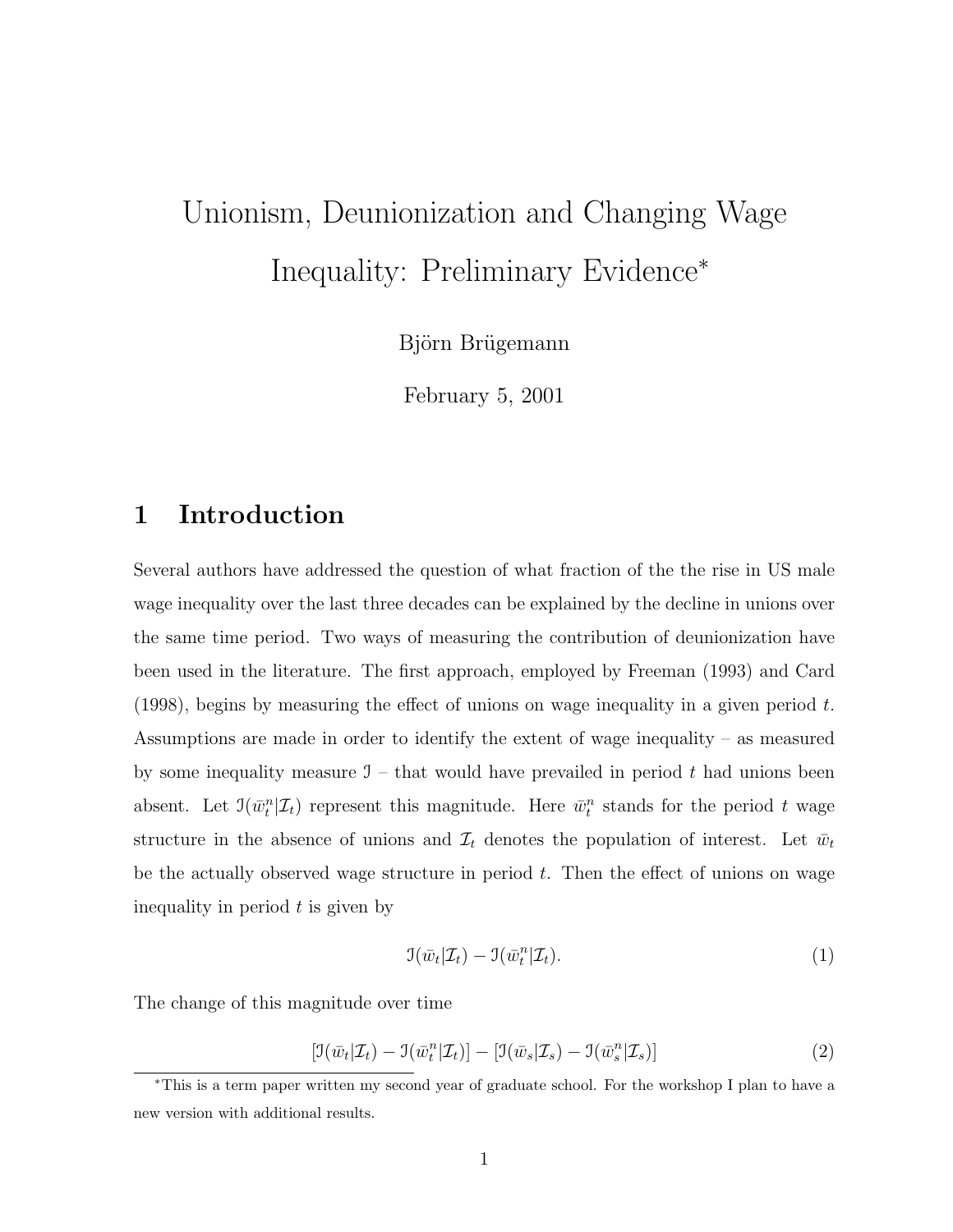is then used to measure the contribution of deunionization to the change in wage inequality from period s to period t. By definition the term  $(2)$  is the change in the effect of unions on wage inequality as measured by I. Rewriting it as

$$
\left[\mathfrak{I}(\bar{w}_t|\mathcal{I}_t) - \mathfrak{I}(\bar{w}_s|\mathcal{I}_s)\right] - \left[\mathfrak{I}(\bar{w}_t^n|\mathcal{I}_t) - \mathfrak{I}(\bar{w}_s^n|\mathcal{I}_s)\right] \tag{3}
$$

suggests a second interpretation. Here the first term in square brackets is the actual change in wage inequality while the second term is the change in wage inequality if there had been no unions in both periods. From this perspective one might call it the effect of actual unionism on the change in wage inequality. This number tells a policymaker how he could have modified the change in wage inequality had he eliminated unions altogether in period  $s<sup>1</sup>$ . However, it is not clear how this measure is related to deunionization. If (2) is used to measure the contribution of deunionization to the change in wage inequality, then it should be equal to zero in the absence of deunionization. That is, no deunionization is implicitly defined as a situation in which

$$
\mathfrak{I}(\bar{w}_t|\mathcal{I}_t) - \mathfrak{I}(\bar{w}_t^n|\mathcal{I}_t) = \mathfrak{I}(\bar{w}_s|\mathcal{I}_s) - \mathfrak{I}(\bar{w}_s^n|\mathcal{I}_s).
$$
\n(4)

This is not a very attractive way of defining no deunionization as this definition depends on the inequality measure I. Is no deunionization a situation in which equation (4) holds for the variance of log wages, the 90-10 differential, the Gini coefficient or all members of a certain class of inequality measures? On a theoretical basis measure (2) does not appear to be a satisfactory measure of the contribution of deunionization to the change in wage inequality. For this reason and to distinguish measure (2) from the second approach discussed below, from now on I will refer to (2) as the contribution of actual unionism to the change in wage inequality.

The second approach, used in DiNardo, Fortin, and Lemieux (1996), starts by explicitly specifying a scenario of no deunionization. A constant aggregate unionization rate is an example for a no deunionization scenario, but many other scenarios could be considered. Assumptions are made so that the chosen no deunionization scenario is associated

<sup>&</sup>lt;sup>1</sup>This of course assumes that all effects of eliminating unions are realized immediately. Although this is clearly unrealistic, I will not worry about dynamic effects in this paper. Assumptions that are much worse will follow.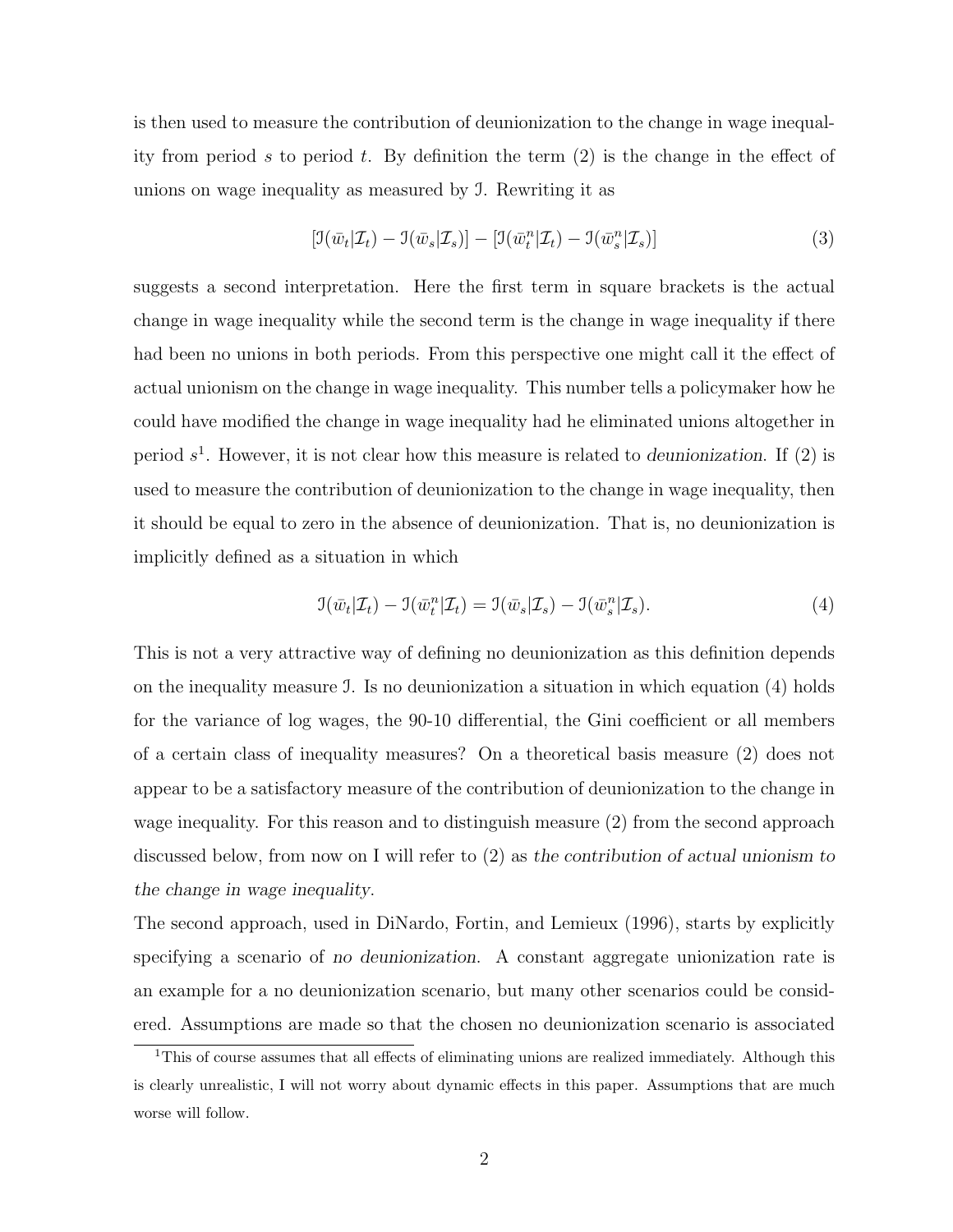with a unique hypothetical value of wage inequality  $\mathfrak{I}(\tilde{w}_t|\mathcal{I}_t)$ . Then – in the absence of deunionization – the change in wage inequality would have been

$$
\mathfrak{I}(\tilde{w}_t|\mathcal{I}_t) - \mathfrak{I}(\bar{w}_s|\mathcal{I}_t) \tag{5}
$$

and the contribution of deunionization to the change in wage inequality is given by

$$
[\mathfrak{I}(\bar{w}_t|\mathcal{I}_t) - \mathfrak{I}(\bar{w}_s|\mathcal{I}_s)] - [\mathfrak{I}(\tilde{w}_t|\mathcal{I}_t) - \mathfrak{I}(\bar{w}_s|\mathcal{I}_t)]
$$
  
=  $[\mathfrak{I}(\bar{w}_t|\mathcal{I}_t) - \mathfrak{I}(\tilde{w}_t|\mathcal{I}_t)].$  (6)

Measure (6) depends on the no deunionization scenario as well as the inequality measure I.

One may expect that the two approaches will usually give the same answer in praxis, so that the distinction made above is unnecessarily fussy. The goal of this paper is to determine whether this is the case or if one has to be careful about which approach is adopted. Notice that

$$
[\mathcal{I}(\bar{w}_t|\mathcal{I}_t) - \mathcal{I}(\tilde{w}_t|\mathcal{I}_t)] \leq [\mathcal{I}(\bar{w}_t|\mathcal{I}_t) - \mathcal{I}(\bar{w}_s|\mathcal{I}_s)] - [\mathcal{I}(\bar{w}_t^n|\mathcal{I}_t) - \mathcal{I}(\bar{w}_s^n|\mathcal{I}_s)]
$$
  
\n
$$
\iff [\mathcal{I}(\bar{w}_s|\mathcal{I}_s) - \mathcal{I}(\bar{w}_s^n|\mathcal{I}_s)] \leq [\mathcal{I}(\tilde{w}_t|\mathcal{I}_t)] - \mathcal{I}(\bar{w}_t^n|\mathcal{I}_t)]
$$
  
\n
$$
\iff -\{[\mathcal{I}(\tilde{w}_t|\mathcal{I}_t)] - \mathcal{I}(\bar{w}_t^n|\mathcal{I}_t)] - [\mathcal{I}(\bar{w}_s|\mathcal{I}_s) - \mathcal{I}(\bar{w}_s^n|\mathcal{I}_s)]\} \leq 0.
$$
\n(7)

The expression on the left hand side of inequality (7) is positive if unions would reduce wage inequality more in period  $t$  than they did in period  $s$  if deunionization had not occured. I will refer to this magnitude as the change from period s to period t in the effectiveness of unions to reduce wage inequality. Similarly to the contribution of deunionization it depends on both the measure of inequality and the no deunionization scenario.

Now from the steps leading to inequality (7) it is seen that the contribution of deunionization to the change in wage inequality exceeds the contribution of actual unionism to the change in wage inequality if and only if the effectiveness of unions in reducing wage inequality has increased. Thus trying to determine whether the two approaches give different answers is the same as examining whether the effectiveness of unions to reduce wage inequality has changed.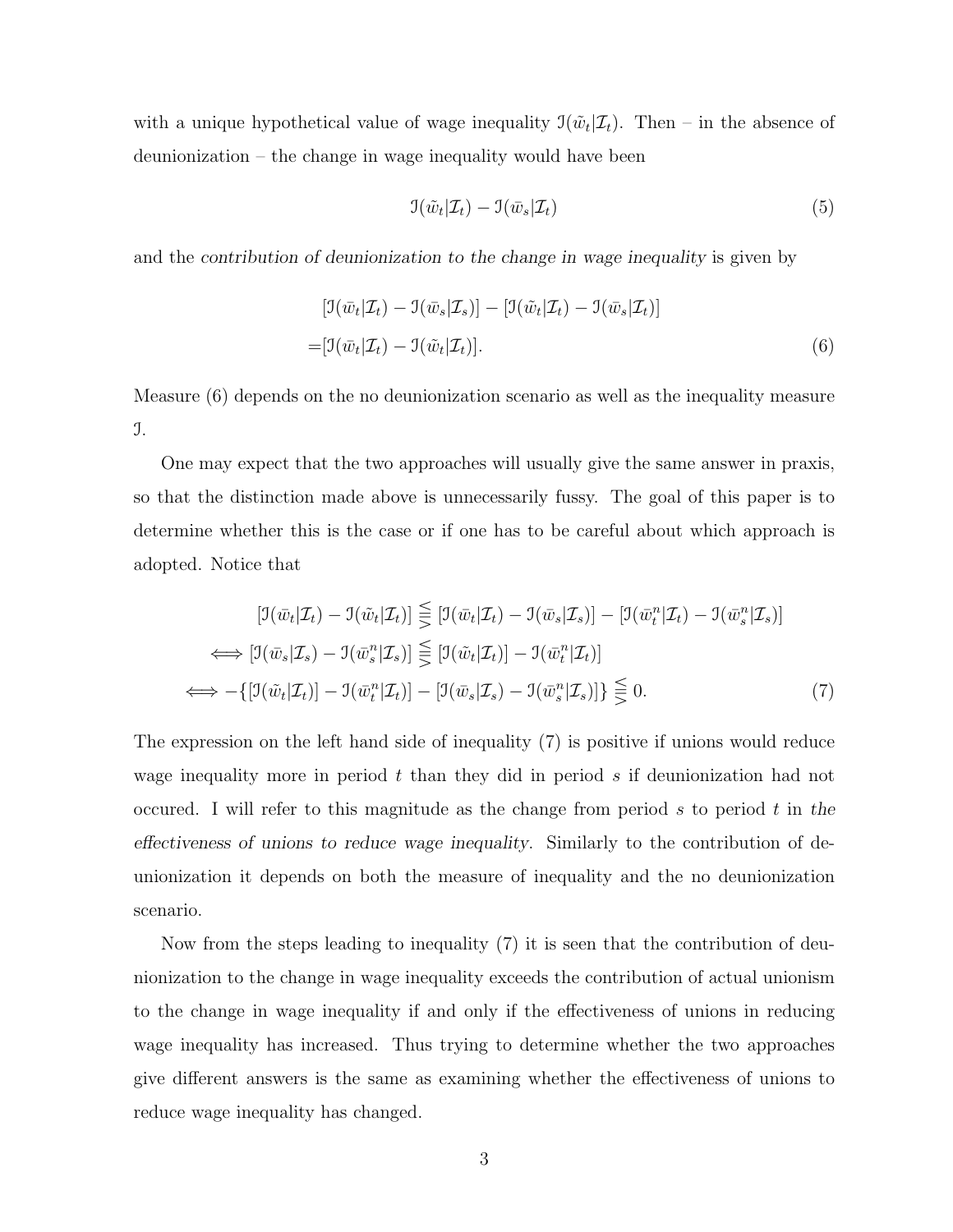The change in effectiveness may in general depend on the inequality measure, the no deunionization scenario, the identifying assumptions and of course the time period considered. There is a large number of possible combinations that could be analyzed in order to obtain a full picture. The number of combinations considered here is rather limited. First of all the analysis in this paper is restricted to the change from 1983 to 1993. The data will be discussed in section 2. Two sets of somewhat unsatisfying identifying assumptions will be used, called models 1 and 2 for short. In model 1 of section 3 it is assumed that union members are randomly selected and there are no general equilibrium effects of unionization. Model 2 of section 4 relaxes the first assumption by assuming random selection conditional on observables but maintains that unionization has no general equilibrium effects. For each model the change in effectiveness is analyzed for one no deunionization scenario and several inequality measures. The paper concludes with a discussion of the results.

### 2 Data

The data used in this paper are from the Current Population Survey (CPS) merged outgoing rotation group files for 1983 and 1993. Prior to 1983 information on the union status of workers was not collected in the outgoing rotation group supplements. Although the union status in 1979 could be obtained for a subset of workers, this was not done here as it would require some matching of observations across supplements. The 1993 CPS was the last survey before a substantially redesigned CPS was introduced in January 1994.

As a measure of the hourly wage I use hourly earnings on the main job for workers that are paid by the hour and usual weekly earnings on the main job divided by usual weekly hours on this job for all other respondents.

My preliminary data manipulations essentially follow DiNardo, Fortin, and Lemieux (1996). All observations with allocated wages were eliminated. The GDP deflator for personal consumption expenditures was used to convert nominal wages into 1979 dollars. Only individuals of age 16 to 65 that reported an hourly wage from \$1 to \$100 (in 1979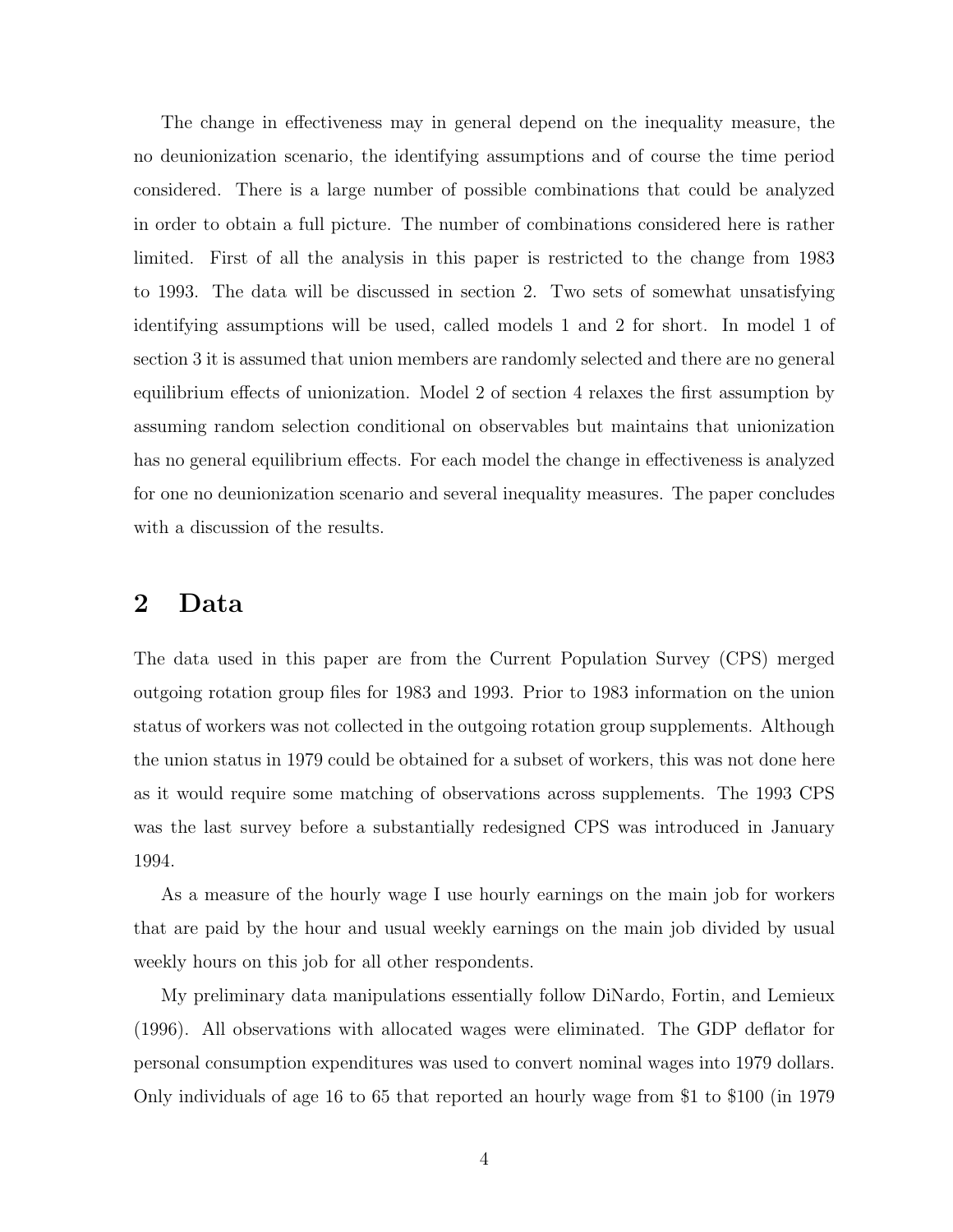dollars) were kept in the sample. It should be noted that I did not yet use a correction for the fact that usual weekly earnings were topcoded at \$999 in 1983 while the top code was \$1927 in 1993. The resulting sample sizes are 77529 observations for 1983 and 82186 observations for 1993, respectively.

As in DiNardo, Fortin, and Lemieux  $(1996)$  all inequality measures<sup>2</sup> are computed using as weights the product of the CPS sample weights<sup>3</sup> with usual hours of work.

Table 1 gives an overview over the development of wage inequality from 1983 to 1993. First note that the aggregate union density fell by about 6.5 percent. The mean log wage fell slightly, reflecting a falling mean log wage in the union sector and slight gains in the no union sector. The variance of log wages increased substantially. The absolut increase in the variance was somewhat smaller in the union sector than in the no union sector. The 90-10, 75-25 and 90-50 differentials all show a significant increase. There was no significant change in the 50-10 differential for all workers (although this differential expanded within both sectors).

### 3 Model 1

This section is devoted to the first set of assumptions – referred to as model  $1$  – that will allow me to evaluate the contributions of actual unionism and deunionization to the change in wage inequality. Subsection 3.1 begins with a reduced form model of the determination of wages and union status and introduces the identifying assumptions. Subsequently subsection 3.2 talks about estimation and the results are presented in subsection 3.3.

#### 3.1 Identification

It is useful to begin the discussion of identification with a little reduced form model of the determination of wages and union status. This model will consists of the two functions

<sup>&</sup>lt;sup>2</sup>While all inequality measures are computed using weights, I did not yet use weights in the probit estimation of section 4.

<sup>&</sup>lt;sup>3</sup>My data set contained final weights as well as earnings weights. I decided to use the earnings weights.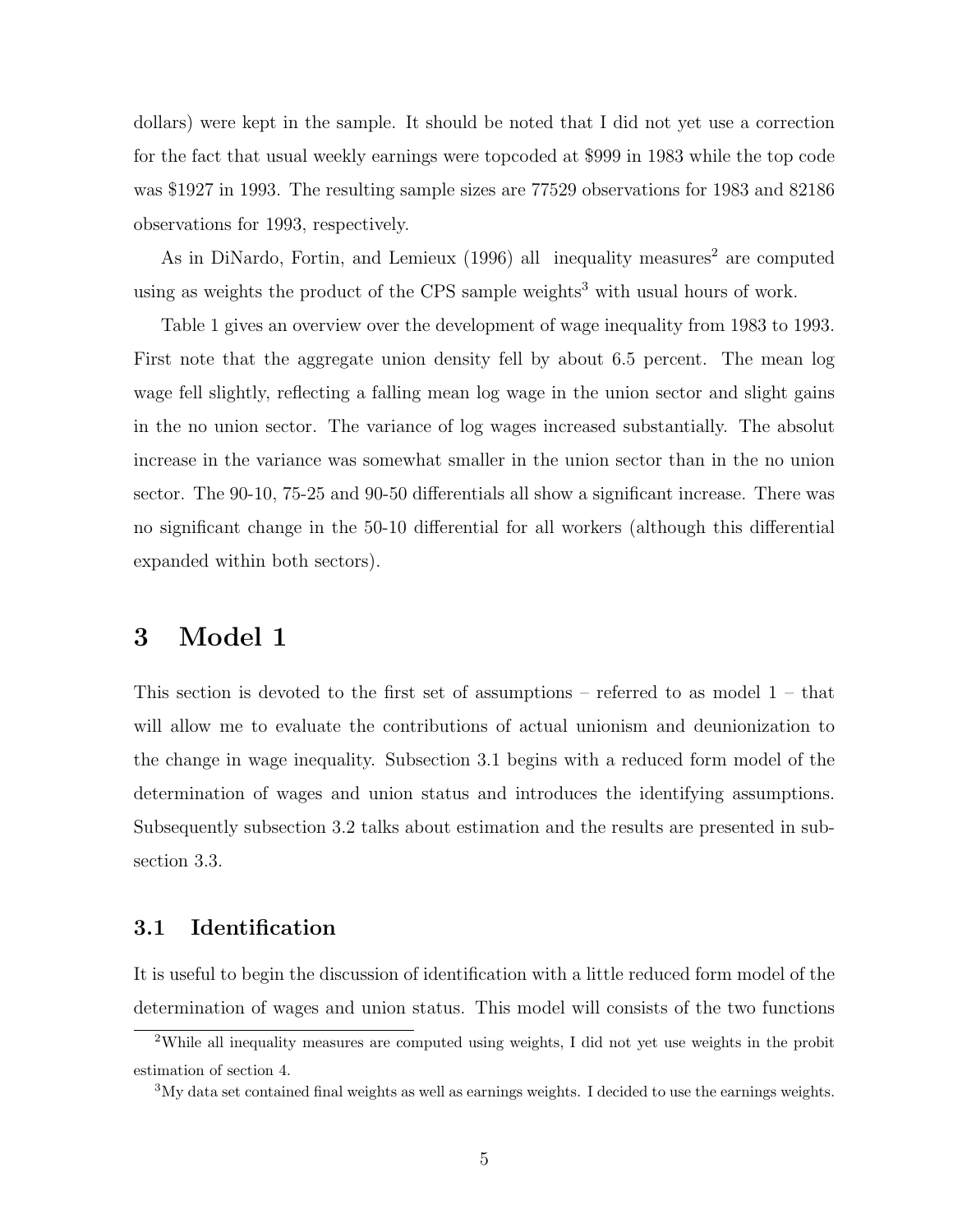u and w. Both functions have the same arguments, namely exogenous characteristics of the economy, which are split up into those related to unionism as an institution (such as laws regulating the process of union representation) and all other characteristics. The function u maps these characteristics into a union status structure and  $w$  yields a wage structure, both of which are random variables. For example it is

$$
\bar{u}_t = u(\bar{U}_t, \bar{Z}_t)
$$
 and  $\bar{w}_t = w(\bar{U}_t, \bar{Z}_t)$ .

Here  $\bar{u}_t, \bar{w}_t, \bar{U}_t$  and  $\bar{Z}_t$  are the actual realizations of union status structure, wage structure, institutional characteristics of unionism and other characteristics in period  $t$ , respectively.

Next I will introduce sufficient assumptions on  $u$  and  $w$  that will allow me to evaluate expression (2). Instead of giving assumptions for each inequality measure separately I will aim at identifying the distribution  $\text{distr}[\bar{w}_t^n | \mathcal{I}_t]$ , so that any desired inequality measure of this distribution can be computed.

After that a no deunionization scenario is developed and the assumptions on u and w are strengthened so that a unique wage distribution  $dist[\tilde{w}_t | \mathcal{I}_t]$  is associated with this no deunionization scenario and this distribution is also identified. This will allow me to evaluate the contribution of deunionization to the change in wage inequality as defined in (6) for any inequality measure I.

The first assumption aimed at identifying the distribution  $\text{dist}[\bar{w}_t^n | \mathcal{I}_t]$  guarantees that the wage structure in the absence of unions is well defined. Let  $u_t^n$  be the union status structure in period  $t$  according to which no worker is unionized. Now consider a vector of other characteristics  $Z_t$ . Given  $Z_t$  there may be different vectors of institutional characteristics of unionism  $U_t$  that yield  $u(U_t, Z_t) = u_t^n$ . However, I assume that all such choices of  $U_t$  will lead to the same wage structure  $w_t^n$ , that is  $w(U_t, Z_t) = w_t^n$ . Of course  $w_t^n$  is allowed to vary with  $Z_t$ .

The second assumption is concerned with the selection of union members. Again take as given a vector of characteristics  $Z_t$  with associated no union wages  $w_t^n$ . By varying the institutional characteristics of unionism we can obtain a number of different union status structures. I assume that any union status structure  $u_t$  obtained in this way exhibits no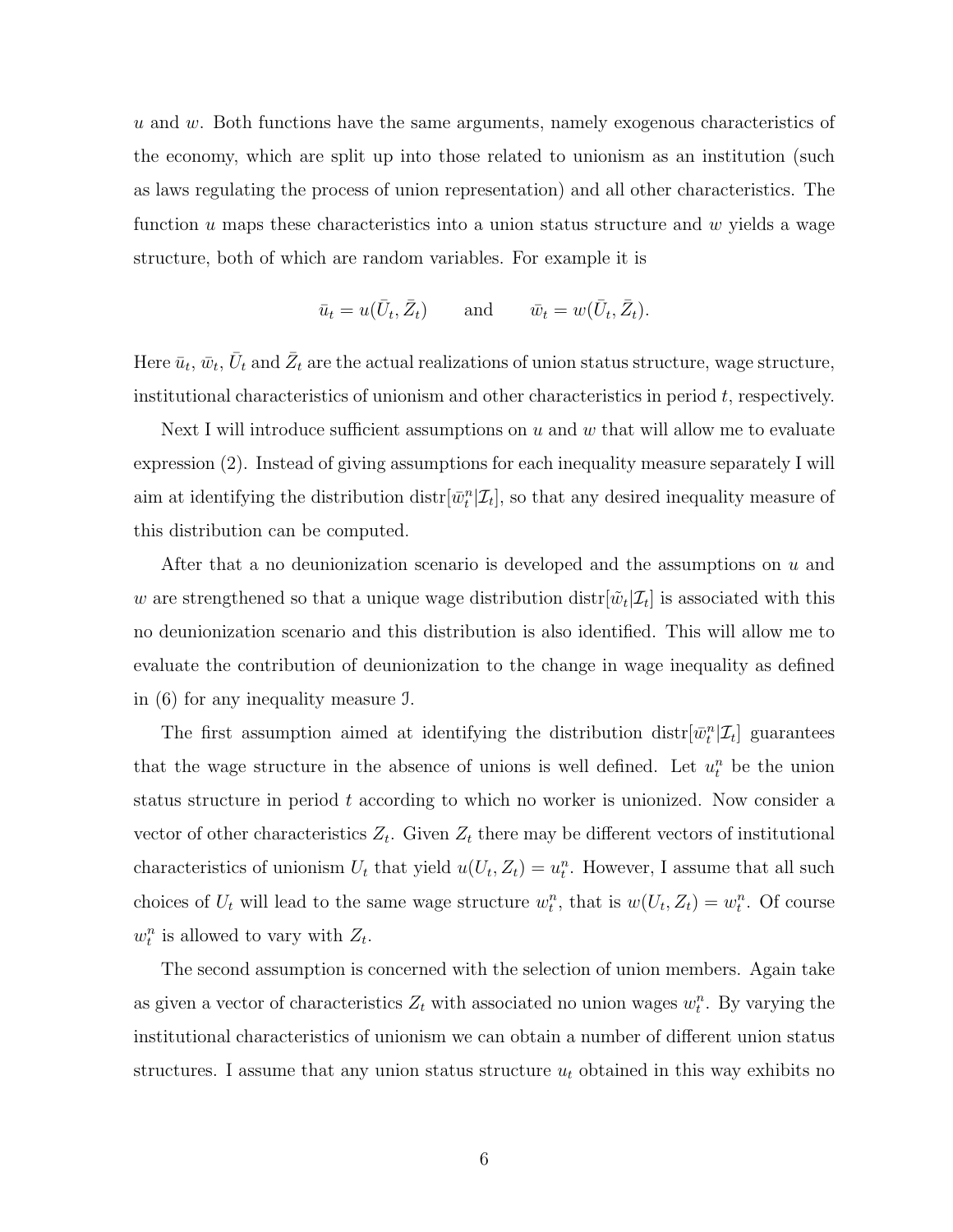selection with respect to the no union wage structure  $w_t^n$ , that is

$$
dist[w_t^n | \mathcal{I}_t(u_t = u)] = dist[r_t^n | \mathcal{I}_t],
$$

where the union status u is y for union members and n for non union members.

The third assumption will provide a link between no union wages and observed wages. Let  $Z_t$  be a vector of characteristics and  $u_t$  be a union-status structure that can be obtained given  $Z_t$  by choosing appropriate institutional characteristics of unionism  $U_t$ . I assume that for any choice of  $U_t$  the implied wage structure  $w_t = w(U_t, Z_t)$  is such that individuals that are non union under  $u_t$  receive the same wage under both  $w_t$  and  $w_t^n$ , that is

$$
w_t(i) = w_t^n(i)
$$

for all  $i \in \mathcal{I}_t(u_t = n)$ . This assumption rules out spillover effects from the union to the non union sector and thereby limits the general equilibrium effects of unions. However, spillovers within the union sectors do not need to be disallowed at this point.

Now let  $\bar{Z}_t$  and  $\bar{U}_t$  be the actual characteristics of the economy in period t. Then  $\bar{u}_t = u(\bar{U}_t, \bar{Z}_t)$  and  $\bar{w}_t = w(\bar{U}_t, \bar{Z}_t)$  are the observed union-status structure and wage structure in period  $t$ , respectively. Moreover, by assumption there is a no union wage structure  $\bar{w}_t^n$  associated with  $\bar{Z}_t$ . By the no selection assumption we have

$$
dist[\overline{w}_t^n | \mathcal{I}_t(\overline{u}_t = n)] = dist[\overline{w}_t^n | \mathcal{I}_t].
$$

The no spillovers assumption yields

$$
dist[\bar{w}_t^n | \mathcal{I}_t(\bar{u}_t = n)] = dist[\bar{w}_t | \mathcal{I}_t(\bar{u}_t = n)].
$$

Combining the last two results gives

$$
dist[\bar{w}_t^n | \mathcal{I}_t] = dist[\bar{w}_t | \mathcal{I}_t(\bar{u}_t = n)], \qquad (8)
$$

and the right hand side of equation (8) is observable. Hence the three assumptions introduced up to now are sufficient to identify the contribution of actual unionism to the change in wage inequality as defined in (2) for all inequality measures I.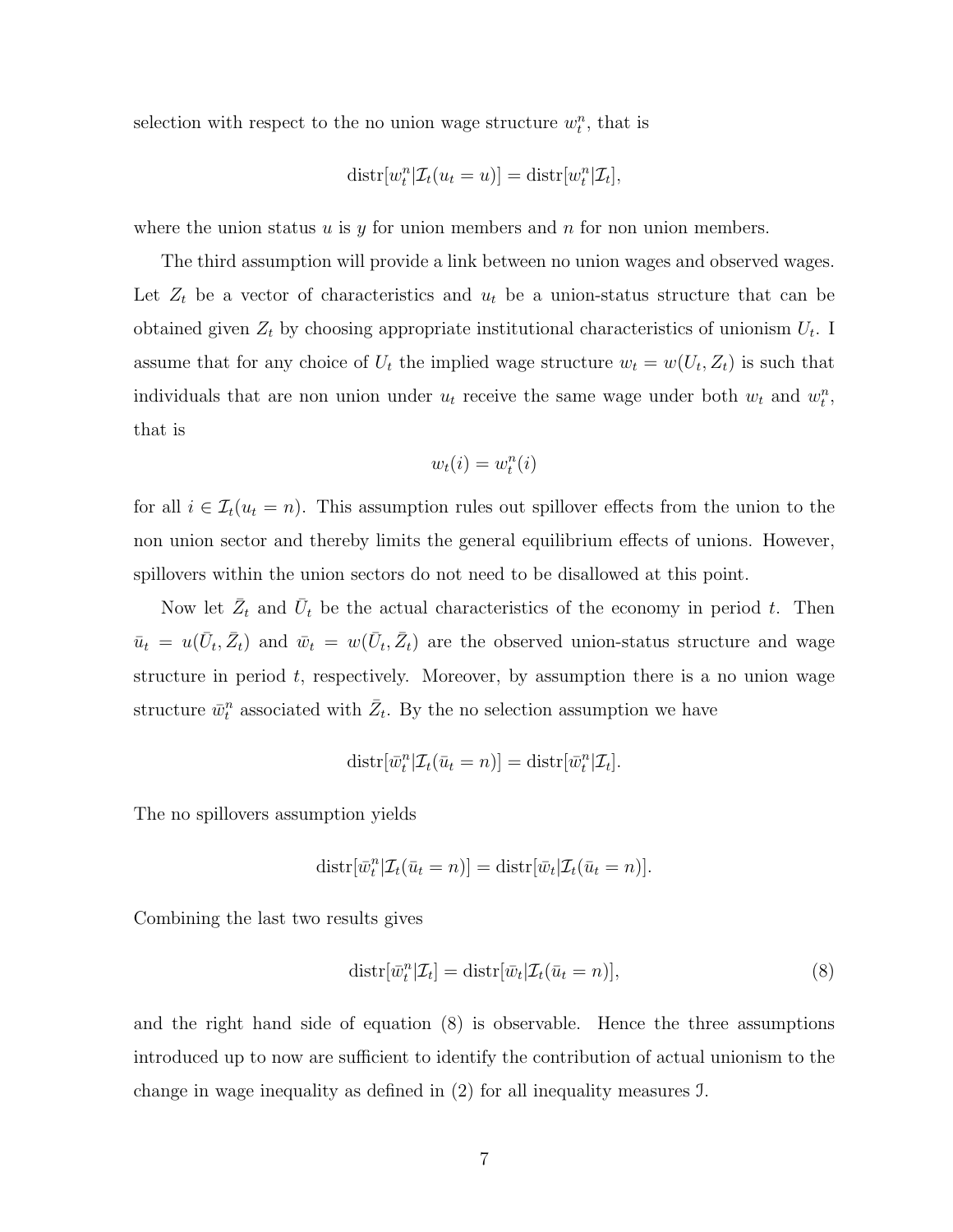Next I turn to the contribution of deunionization to the change in wage inequality as defined in (6). To evaluate (6) a no deunionization scenario is needed. Formally a no deunionization scenario will be a collection of union-status structures. The simplest no deunionization scenario is the collection of union-status structures that yield the aggregate unionization rate prevailing in period s, that is

$$
N_t^1 := \{ \tilde{u}_t | \tilde{r}_t = \bar{r}_s \}. \tag{9}
$$

Here  $\tilde{u}_t$  denotes a hypothetical union-status structure in period t,  $\tilde{r}_t$  is its associated unionization rate and  $\bar{r}_s$  is the observed unionization rate in period s.

This scenario includes a wide variety of union-status structures. Moreover, given a union-status structure  $\tilde{u}_t \in N_t^1$  there may be several configurations of institutional characteristics of unionism  $\tilde{U}_t$  that implement  $\tilde{u}_t$ , holding fixed the other characteristics of the economy at  $\bar{Z}_t$ . Collecting these profiles  $\tilde{U}_t$  for all members of  $N_t^1$  yields the set

$$
P_t^1 := \{ \tilde{U}_t | u(\tilde{U}_t, \bar{Z}_t) \in N_t^1 \}.
$$

The different members  $\tilde{U}_t$  of  $P_t^1$  could potentially induce very different wage distributions distr $[w(\tilde{U}_t, \bar{Z}_t)|\mathcal{I}_t]$ . However, by strengthening the no selection and no spillovers assumptions made earlier in this section it can be achieved that they will all lead to the same wage distribution, so that the no deunionization scenario  $N_t^1$  is associated with a unique wage distribution and expression (6) can be evaluated. First, I will now also rule out spillovers within the union sector. Let  $Z_t$  be a vector of other characteristics of the economy. I assume that given  $Z_t$  there also exists a unique wage structure  $w_t^y$  $t$ <sub>t</sub> such that union members always receive the wage they would receive under  $w_t^y$  $_t^y$ . So if  $u_t$  is any union status structure and  $U_t$  is any vector of institutional characteristics of unionism such that  $u(U_t, Z_t) = u_t$ , then the wage structure  $w_t = w(U_t, Z_t)$  satisfies

$$
w_t(i) = \mathbf{1}(u_t(i) = y)w_t^y(i) + \mathbf{1}(u_t(i) = n)w_t^n(i)
$$

for all  $i \in \mathcal{I}_t$ .

Now consider any  $\tilde{U}_t \in P_t^1$  and let  $\tilde{w}_t = w(\tilde{U}_t, \bar{Z}_t)$ . Let  $\bar{w}_t^y$  be the union wage structure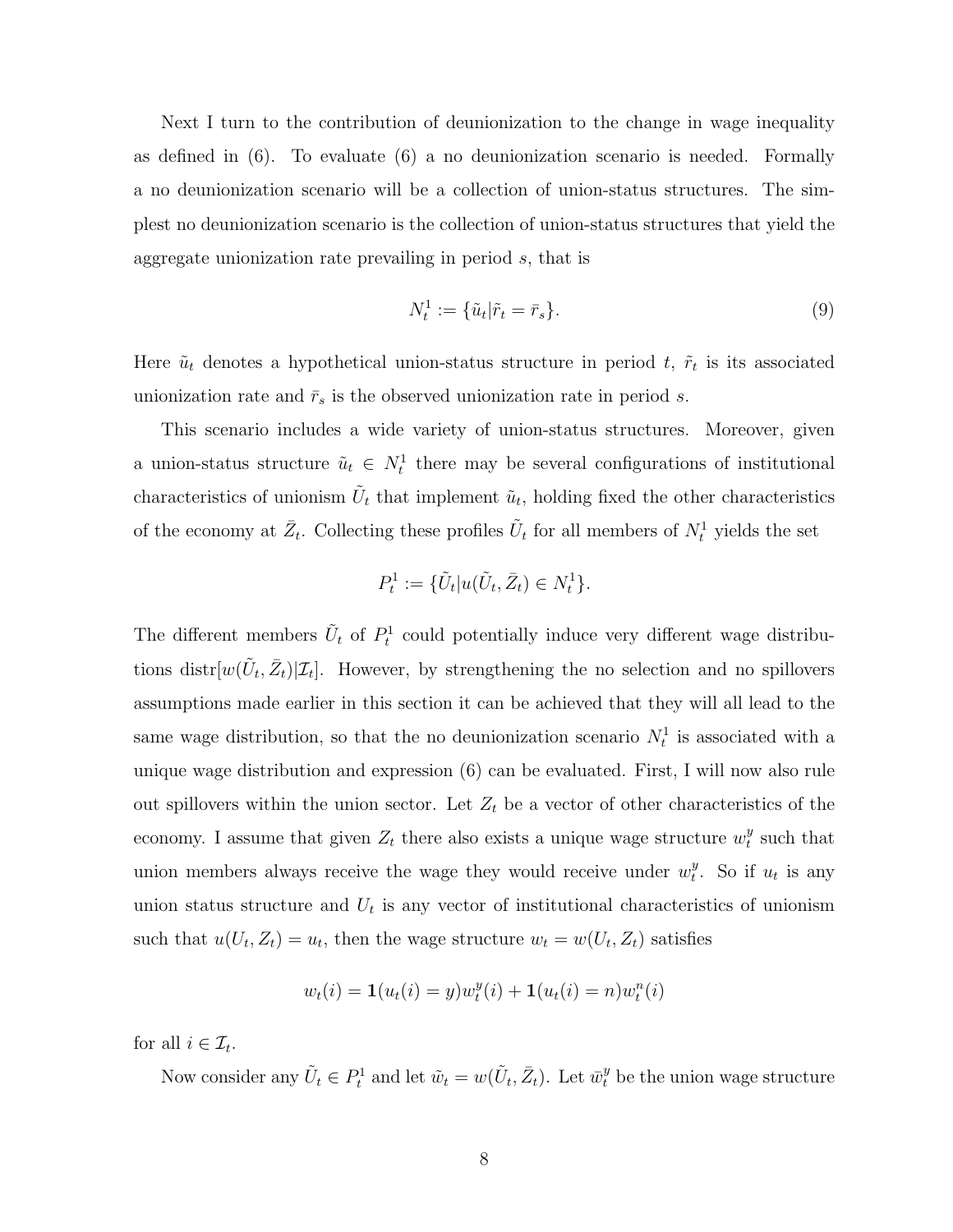associated with  $\bar{Z}_t$ . Then

$$
\begin{aligned} \text{distr}[\tilde{w}_t|\mathcal{I}_t] &= \tilde{r}_t \text{distr}[\tilde{w}_t|\mathcal{I}_t(\tilde{u}_t = y)] + (1 - \tilde{r}_t) \text{distr}[\tilde{w}_t|\mathcal{I}_t(\tilde{u}_t = n)] \\ &= \bar{r}_s \text{distr}[\bar{w}_t^y|\mathcal{I}_t(\tilde{u}_t = y)] + (1 - \bar{r}_s) \text{distr}[\bar{w}_t^n|\mathcal{I}_t(\tilde{u}_t = n)]. \end{aligned}
$$

Now extending the no selection assumption with respect to no union wage structures  $w_t^n$ to union wage structures  $w_t^y$  allows to rewrite this as

$$
dist[\tilde{w}_t|\mathcal{I}_t] = \bar{r}_s dist[\bar{w}_t^y|\mathcal{I}_t] + (1 - \bar{r}_s dist[\bar{w}_t^n|\mathcal{I}_t].
$$

The right hand side of this equation no longer depends on which  $\tilde{U}_t$  is selected from  $P_t^1$ .

The no spillovers and no selection assumptions also imply that

$$
dist[\bar{w}_t | \mathcal{I}_t(\bar{u}_t = y)] = dist[\bar{w}_t^y | \mathcal{I}_t(\bar{u}_t = y)] = dist[\bar{w}_t^y | \mathcal{I}_t]
$$
 and  

$$
dist[\bar{w}_t | \mathcal{I}_t(\bar{u}_t = n)] = dist[\bar{w}_t^n | \mathcal{I}_t(\bar{u}_t = n)] = dist[\bar{w}_t^n | \mathcal{I}_t].
$$

Combining these results yields

$$
dist[\tilde{w}_t|\mathcal{I}_t] = \bar{r}_s dist[\bar{w}_t|\mathcal{I}_t(\bar{u}_t = y)] + (1 - \bar{r}_s dist[\bar{w}_t|\mathcal{I}_t(\bar{u}_t = n)].
$$
\n(10)

The right hand side of equation (10) is observable, so that expression (6) can be evaluated for any inequality measure I.

#### 3.2 Estimation

All estimates of inequality measures reported in this paper are based on weighted empirical distribution functions. Let  $\mathcal{I}_t^*$  be a sample from the population  $\mathcal{I}_t$ . Then the weighted empirical distribution function corresponding to the actual period  $t$  wage distribution distr $[\bar{w}_t | \mathcal{I}_t]$  is given by

$$
F(\omega | [\bar{w}_t | \mathcal{I}_t^*]) = \sum_{i \in \mathcal{I}_t^*} \theta_t(i) \mathbf{1}(\bar{w}_t(i) \leq \omega).
$$

As mentioned in section 2 the  $\theta_t(i)$ 's are the CPS sampling weights times usual hours, normalized so that they sum to one. In analogy to equation (10) as an estimator of the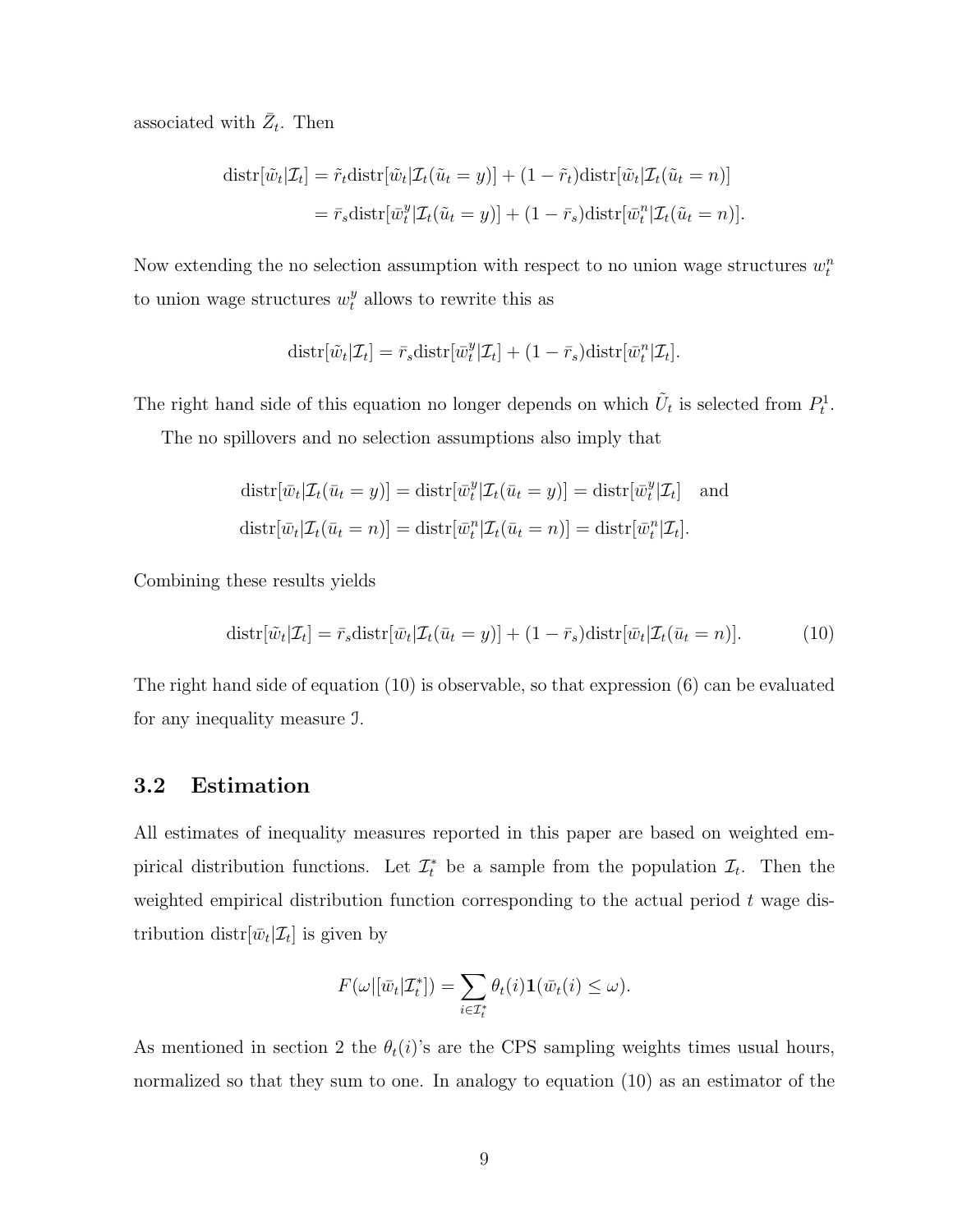counterfactual distribution distr $[\tilde{w}_t | \mathcal{I}_t]$  I use

$$
F(\omega | [\tilde{w}_t | \mathcal{I}_t^*]) = \bar{r}_s^* F(\omega | [\bar{w}_t | \mathcal{I}_t^* (\bar{u}_t = y)]) + (1 - \bar{r}_s^*) F(\omega | [\bar{w}_t | \mathcal{I}_t^* (\bar{u}_t = n)])
$$
  

$$
= \frac{\bar{r}_s^*}{\sum_{i \in \mathcal{I}_t^* (\bar{u}_t = y)} \theta_t(i)} \sum_{i \in \mathcal{I}_t^* (\bar{u}_t = y)} \theta_t(i) \mathbf{1}(\bar{w}_t(i) \leq \omega)
$$
  

$$
+ \frac{(1 - \bar{r}_s^*)}{\sum_{i \in \mathcal{I}_t^* (\bar{u}_t = n)} \theta_t(i)} \sum_{i \in \mathcal{I}_t^* (\bar{u}_t = n)} \theta_t(i) \mathbf{1}(\bar{w}_t(i) \leq \omega).
$$

Noting that  $\sum_{i\in\mathcal{I}_t^*(\bar{u}_t=y)} \theta_t(i) = \bar{r}_t^*$  (the estimator of for the actual unionization rate in period  $t$ ) I obtain

$$
F(\omega | [\tilde{w}_t | \mathcal{I}_t^*]) = \sum_{i \in \mathcal{I}_t^*} \theta_t(i) \left\{ \mathbf{1}(\bar{u}_t(i) = y) \frac{\bar{r}_s^*}{\bar{r}_t^*} + \mathbf{1}(\bar{u}_t(i) = n) \frac{(1 - \bar{r}_s^*)}{(1 - \bar{r}_t^*)} \right\} \mathbf{1}(\bar{w}_t(i) \le \omega)
$$
  
= 
$$
\sum_{i \in \mathcal{I}_t^*} \tilde{\theta}_t(i) \mathbf{1}(\bar{w}_t(i) \le \omega),
$$
 (11)

where

$$
\tilde{\theta}_t(i) = \theta_t(i) \left\{ \mathbf{1}(\bar{u}_t(i) = y) \frac{\bar{r}_s^*}{\bar{r}_t^*} + \mathbf{1}(\bar{u}_t(i) = n) \frac{(1 - \bar{r}_s^*)}{(1 - \bar{r}_t^*)} \right\}.
$$

Hence the counterfactual weighted empirical distribution function is simply a reweighted version of the weighted empirical distribution function corresponding to the actual wage distribution. Similarly one obtains

$$
F(\omega | [\bar{w}_t^n | \mathcal{I}_t^*]) = \sum_{i \in \mathcal{I}_t^*} \theta_t^n(i) \mathbf{1}(\bar{w}_t(i) \le \omega)
$$
\n(12)

where

$$
\theta_t^n(i) = \theta_t(i)\mathbf{1}(\bar{u}_t(i) = n)\frac{1}{(1 - \bar{r}_t^*)}.
$$

These formulas facilitate the computations as all inequality measures can be calculated in the usual way from a weighted empirical distribution function if the appropriate weights are used.

All standard errors and confidence intervals in this paper are obtained by bootstrapping.

### 3.3 Results

Table 2 presents results for the variance of log wages. The first panel restates the changes in the mean log wage, the variance of log wages and the unionization rate for all workers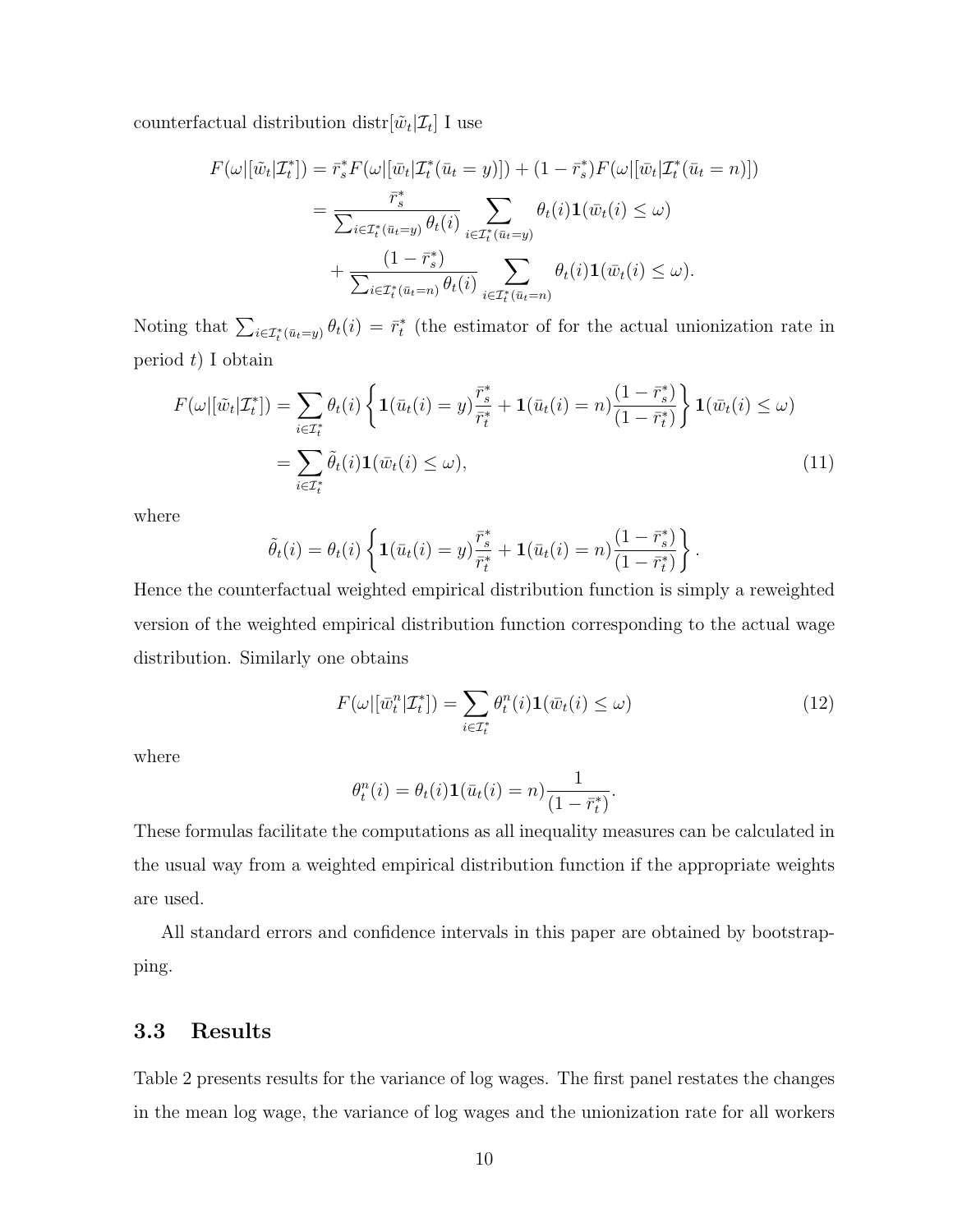already noted in table 1. The numbers from the second panel were also reported in table 1 as the changes within the nonunion sector. But the identifying assumptions of this section give them an additional interpretation. The change in the variance of log wages in the nonunion sector is now interpreted as the change that would have occured in the absence of unionism. In the absence of unions wage inequality would have been higher in 1983 but the subsequent increase would have been lower than the actual value. The unionization rate in the absence of unions of course always equals zero. Finally the third panel gives the changes of the three variables in the absence of deunionization. By construction of the no deunionization scenario the aggregate unionization rate would have remained constant. The variance of log wages would have increased as well, but by a smaller amount than in the absence of unions.

In Table 3 the same numbers are used to compute the contributions of actual unionism and deunionization to the change in the variance of log wages. The point estimate for the contribution of actual unionism is 15 percent of the overall change in the variance of log wages, while with 23 percent the estimate of the contribution of deunionization is somewhat larger. From the discussion of equation (7) this suggests an increase in the effectiveness of unions to reduce wage inequality in the context of this specific combination of an inequality measure with a no deunionization scenario. Moreover, the bootstrap confidence interval indicates that this increase is significant at the 5 percent level.

Table 4 contains analogous computations for the 90-10 differential. Here the point estimate of the change in the differential in the absence of unionism actually exceeds the estimated actual change in the differential. This translates into a negative albeit insignificant contribution of actual unionism. However, as the contribution of deunionization is once again positive, the change in effectiveness is positive and significant.

As pointed out in section 2 there was little change in the 50-10 differential. From table 5 it is seen that unions had a substantial positive effect on this differential in 1983, an effect that had vanished by 1993. Consequently in the absence of unionism the change in the differential would have been larger than the observed change, implying a negative contribution of actual unionism to the change in wage inequality. The contribution of deunionization is also negative. But as it is of smaller magnitude than the contribution of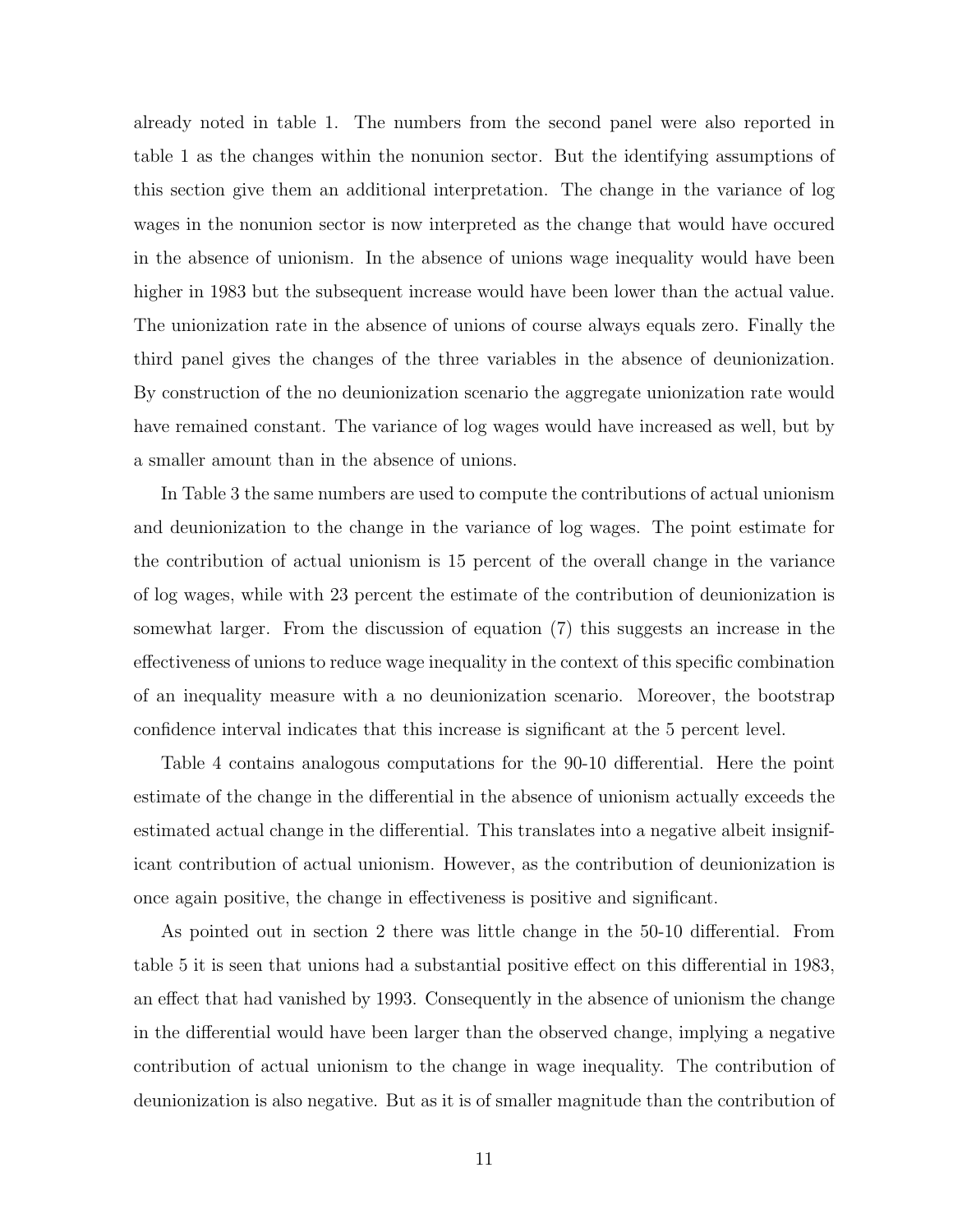unionism, again I find an increase in the effectiveness of unions to reduce wage inequality (although this is somewhat of a misnomer here as unionism tends to increase the 50-10 differential).

Table 6 for the 90-50 differential illustrates a case in which there appears to be no difference between the contributions of actual unionism and deunionization, but the estimates are quite noisy.

Quite dramatic differences between the two contributions mark the estimates for the 75-25 differential reported in table 7. While deunionization appears to account for the bulk of the increase in the differential, the contribution of actual unionism is rather small, but notice again the large standard errors.

All in all it seems that given the no deunionization scenario of this section there is reason to distinguish between the contributions of actual unionism and deunionization at least for some inequality measures. But the identifying assumptions that were used to obtain this result are unsatisfactory. While nothing will be done about possible general equilibrium effects of unions in this paper, at least the next section will take into account that union and nonunion workers differ with respect to their observable characteristics.

### 4 Model 2

The model of this section differs from the previous one only in its no selection assumptions. The unconditional no selection assumptions of the preceding section will now be replaced by analogous assumptions of no selection conditional on observable individual characteristics. Subsection 4.1 discusses identification and introduces a new no deunionization scenario. Subsection 4.2 is concerned with estimation and the results are presented in subsection 4.3.

### 4.1 Identification

Suppose that for each worker a profile of individual characteristics is observed. Let  $\mathcal X$  be the collection of possible profiles. I assume that given a vector of exogenous characteristics  $Z_t$  with associated no union wage structure  $w_t^n$  and union wage structure  $w_t^y$  $_t^y$ , any union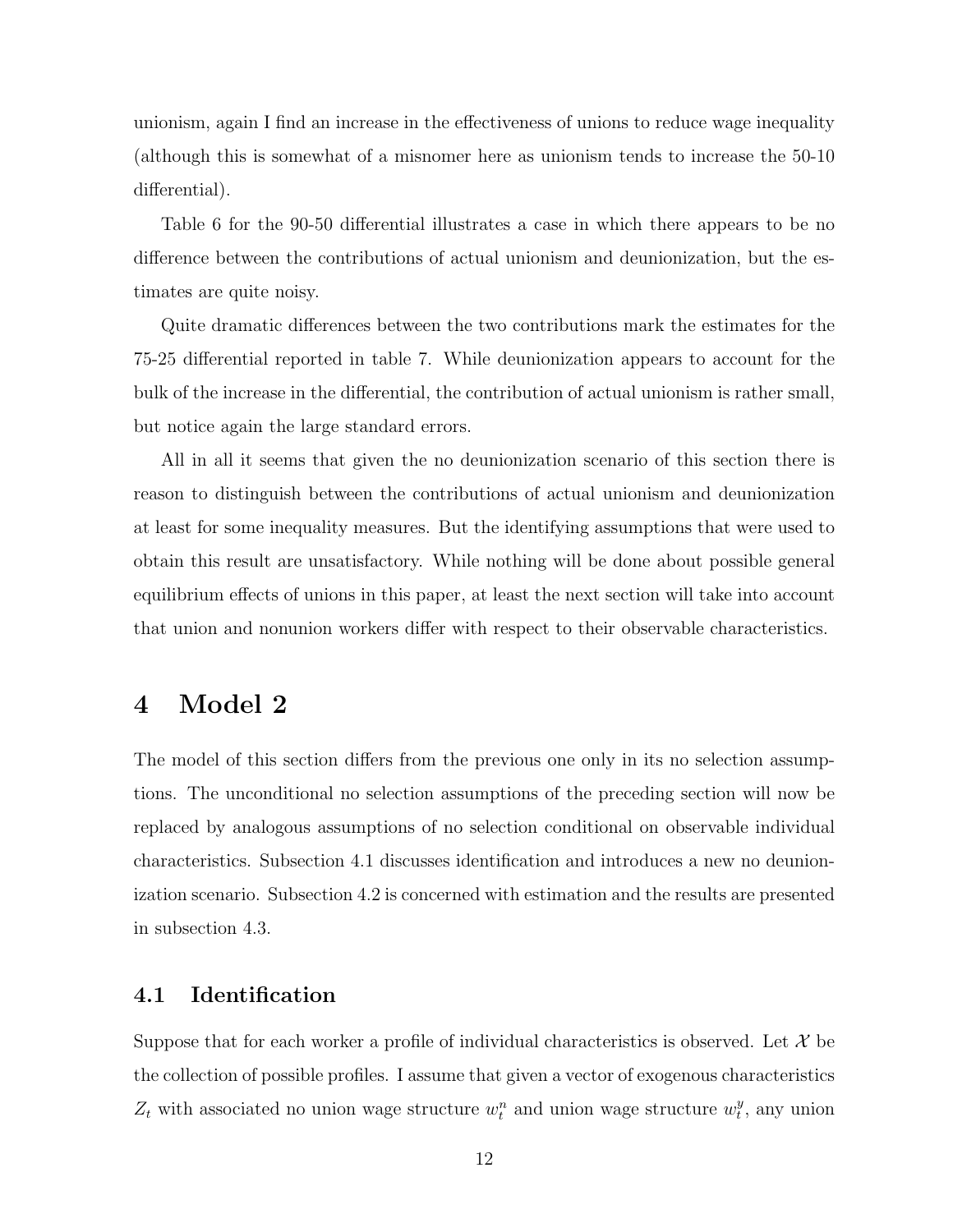status structure  $u_t$  obtained as  $u_t = u(U_t, Z_t)$  for some institutional characteristics of unionism  $U_t$  satisfies

$$
dist[w_t^n | \mathcal{I}_t(x, u_t = u)] = dist[w_t^n | \mathcal{I}_t(x)] \tag{13}
$$

and

$$
dist[w_t^y | \mathcal{I}_t(x, u_t = u)] = dist[w_t^y | \mathcal{I}_t(x)]
$$
\n(14)

for  $u \in \{y, n\}$  and all  $x \in \mathcal{X}$ .

Again only the no selection assumption with respect to no union wages is needed to identify the distribution  $\text{distr}[\bar{w}_t^n | \mathcal{I}_t]$  and one obtains the relationship

$$
\text{distr}[\bar{w}_t^n | \mathcal{I}_t] = \int \text{distr}[\bar{w}_t | \mathcal{I}_t(x, \bar{u}_t = n)] \text{distr}[x_t | \mathcal{I}_t].
$$

Given these no selection assumptions the no deunionization scenario of the preceding section is no longer associated with a unique distribution of wages. In order to obtain a unique counterfactual wage distribution one would have to be more specific about what types of workers (in terms of their observable characteristics) are added to the union sector in order to keep the aggregate union density at its period s level. Certainly a number of different no deunionization scenarios could be developed along these lines. But a natural candidate for a no deunionization scenario is to keep the union density constant conditional on observable individual characteristics. This is the scenario I will focus on in this section. In analogy to the preceding section define

$$
N_t^2 := \{\tilde{u}_t | \tilde{r}_t(x) = \bar{r}_s(x) \,\forall \, x \in \mathcal{X}\}\tag{15}
$$

and

$$
P_t^2 := \{ \tilde{U}_t | u(\tilde{U}_t, \bar{Z}_t) \in N_t^2 \}.
$$
\n(16)

Then for all  $\tilde{U}_t \in P_t^2$  the wage distribution induced by the wage structure  $\tilde{w}_t = w(\tilde{U}_t, \bar{Z}_t)$ satisfies

$$
\text{dist}[\tilde{w}_t|\mathcal{I}_t] = \int \left[\bar{r}_s(x)\text{dist}[\bar{w}_t|\mathcal{I}_t(x,\bar{u}_t=y)] + (1-\bar{r}_s(x))\text{dist}[\bar{w}_t|\mathcal{I}_t(x,\bar{u}_t=n)]\right] \text{dist}[x|\mathcal{I}_t].\tag{17}
$$

The right hand side of equation (17) is again observable, so I can turn to the discussion of estimation in the next subsection.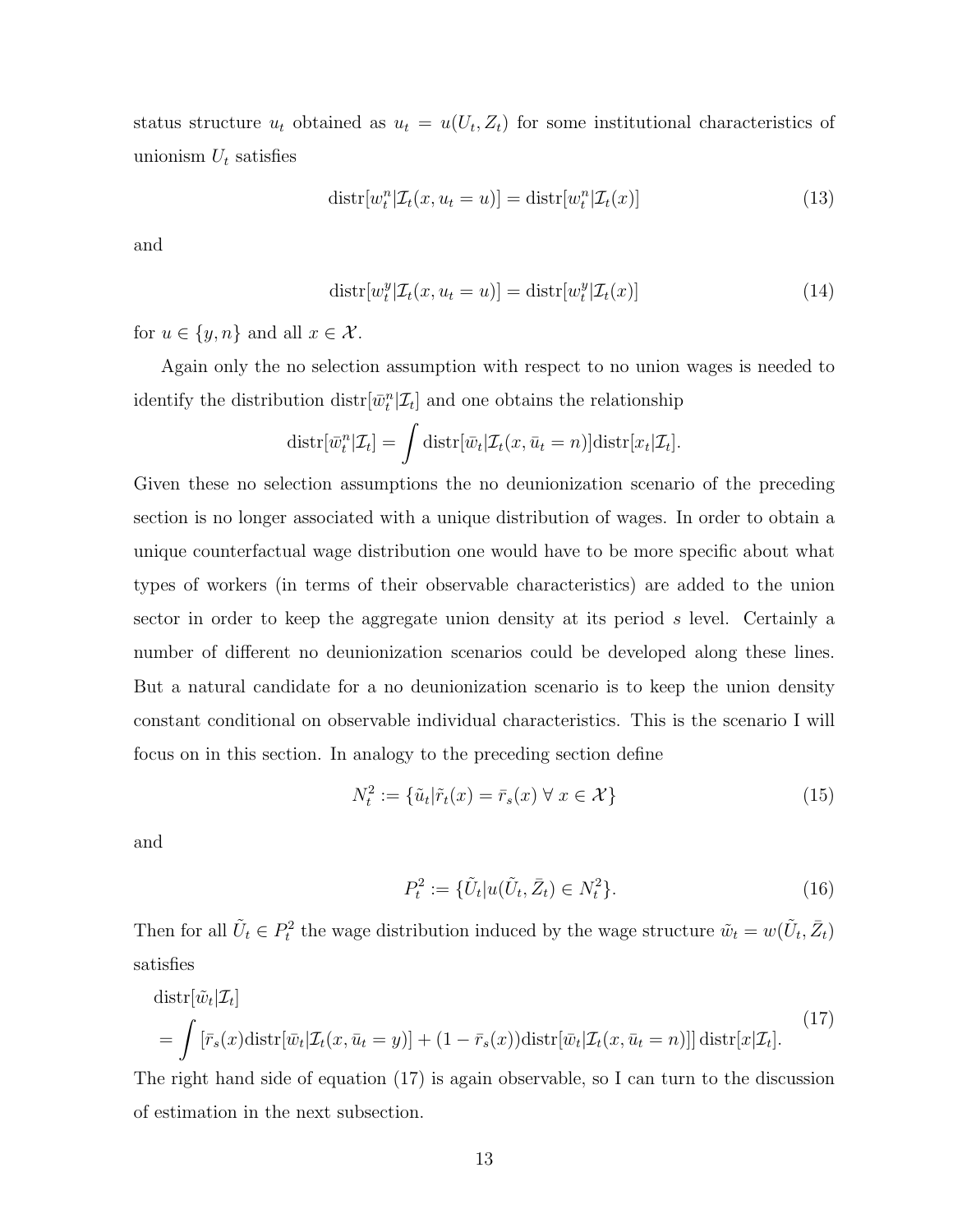#### 4.2 Estimation

As in the preceding section all inequality measures are computed from weighted empirical distribution functions. The formulas (11) and (12) still apply when the weights are modified by substituting conditional for unconditional union densities:

$$
\tilde{\theta}_{t}(i) = \theta_{t}(i) \left\{ \mathbf{1}(\bar{u}_{t}(i) = y) \frac{\bar{r}_{s}^{*}(x_{t}(i))}{\bar{r}_{t}^{*}(x_{t}(i))} + \mathbf{1}(\bar{u}_{t}(i) = n) \frac{(1 - \bar{r}_{s}^{*}(x_{t}(i)))}{(1 - \bar{r}_{t}^{*}(x_{t}(i)))} \right\},
$$
  

$$
\theta_{t}^{n}(i) = \theta_{t}(i) \mathbf{1}(\bar{u}_{t}(i) = n) \frac{1}{(1 - \bar{r}_{t}^{*}(x_{t}(i)))}.
$$

I follow DiNardo, Fortin, and Lemieux (1996) in estimating the conditional union densities using probit<sup>4</sup>. The independent variables in the probit regression are a quartic in experience, years of education, experience and education interacted, 8 industry dummies, 3 occupation dummies and dummies for race, marital status and part-time status.

#### 4.3 Results

Table 8 gives an overview over the changes of the mean log wage, the variance of log wages and the aggregate unionization rate in the absence of unionism and in the absence of deunionization as compared to the actual changes. Notice that in the absence of deunionization the aggregate unionization rate would have remained very close to its level in 1983. Thus the no deunionization scenario of this section is very similar to a specific no deunionization scenario that holds the aggregate unionization rate constant.

Comparing the tables 3 and 9 shows that controlling for differences in observable individual characteristics substantially reduces the magnitude of the effect of unionism on the variance of log wages in both periods. As the reduction is larger in 1983, the increase of the variance of log wages in the absence of unions turns out to be larger than in model 1, reducing the contribution of actual unionism to the change in the variance. But the contribution of deunionization drops by an even larger amount. While the point

<sup>&</sup>lt;sup>4</sup>At this point I did not use weighted probit, which would have been more consistent with the other estimation procedures of the paper. Another issue is that when the conditional union densities are estimated by probit, the weights no longer necessarily add up to one. Using weighted logit would insure that  $\sum_{i\in\mathcal{I}_t}\theta_t(i)[\mathbf{1}(\bar{u}_t(i) = y) - \bar{r}_t(x_t(i))] = 0$ , but still that does not guarantee that the weights add up to one. I decided to deal with this issue by always renormalizing weights.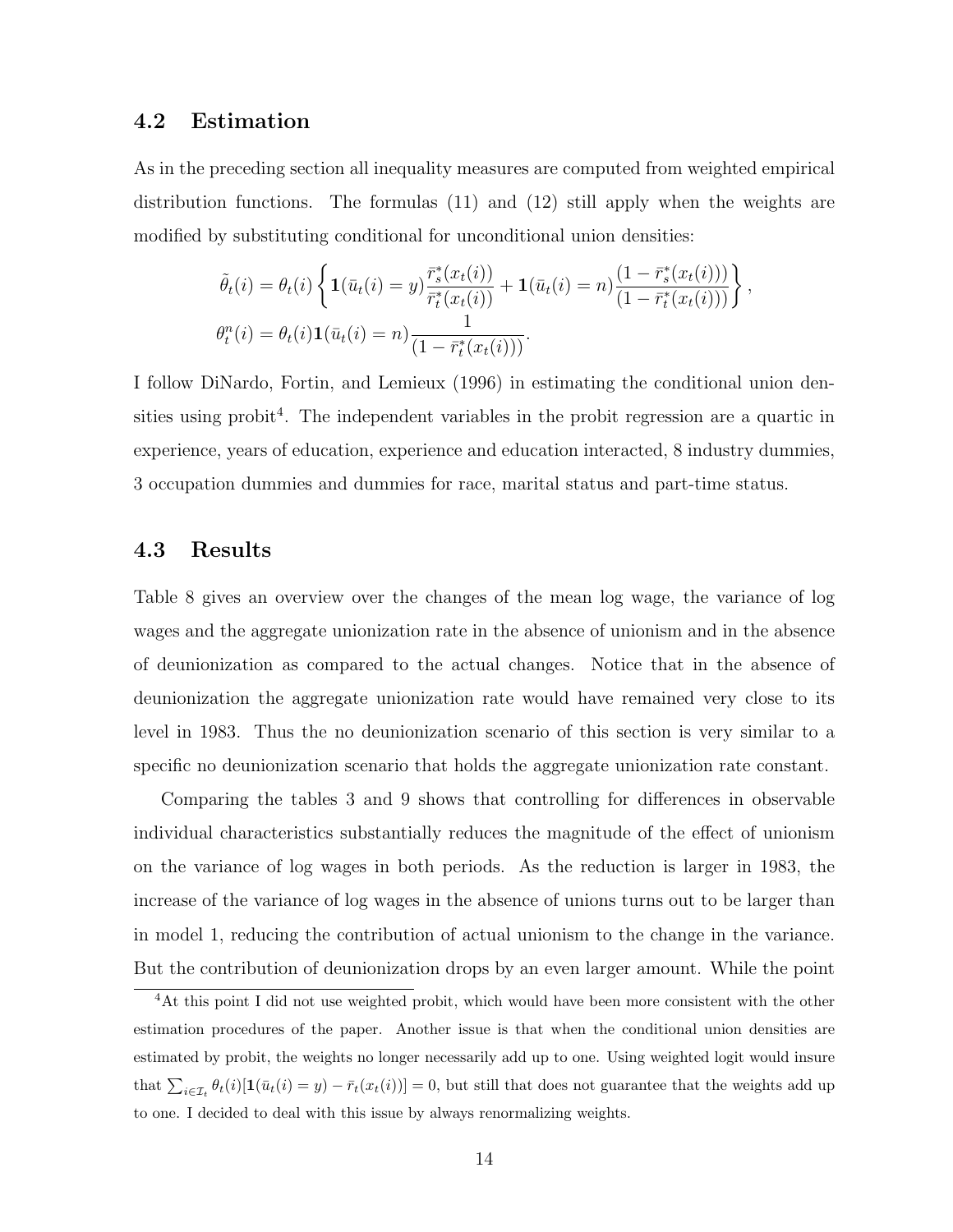estimate of the increase in effectiveness is still positive, it is no longer significantly different from zero.

There is not much that can be said about the change in the effectiveness of unions to reduce wage differentials. Table 10 illustrates this for the case of the 90-10 differential. As with the variance of log wages, controlling for differences in observable individual characteristics reduces the magnitude of the effect of unions on inequality in both periods. But this time the reduction is larger in 1993, leading to an increase in the contribution of actual unionism as compared to model 1. At the same time the contribution of deunionization is unaffected by the change from model 1 to model 2. As a consequence the point estimate of the change in effectiveness drops from 33 percent of the overall change in the differential to only 10 percent, which is no longer significantly different from zero.

Controlling for observable characteristics has a rather dramatic impact on the results for the 75-25 differential, which are shown in table 11. Within model 1 the contribution of actual unionism was small and insignificant while the point estimate of the contribution of deunionization was estimated to be of the order of magnitude of the overall change in the differential. Within model 2 the point estimate for the contribution of deunionization is still very large. But the contribution of actual unionism is now estimated to be even larger. The source of this change is that moving to model 2 actually results in a larger estimate (in absolut value) of the effect of unionism on the 75-25 differential in 1983 while the effect of unionism in 1993 is estimated to be lower. All this results in a drop in the estimate of the change in effectiveness from 97 percent of the actual change in the differential to -19 percent, the latter point estimate being insignificant because of the high variability of the estimates.

The results change less dramatically for the 90-50 differential (not reported) and the point estimate of the change in effectiveness increases slightly but not by enough to become significant.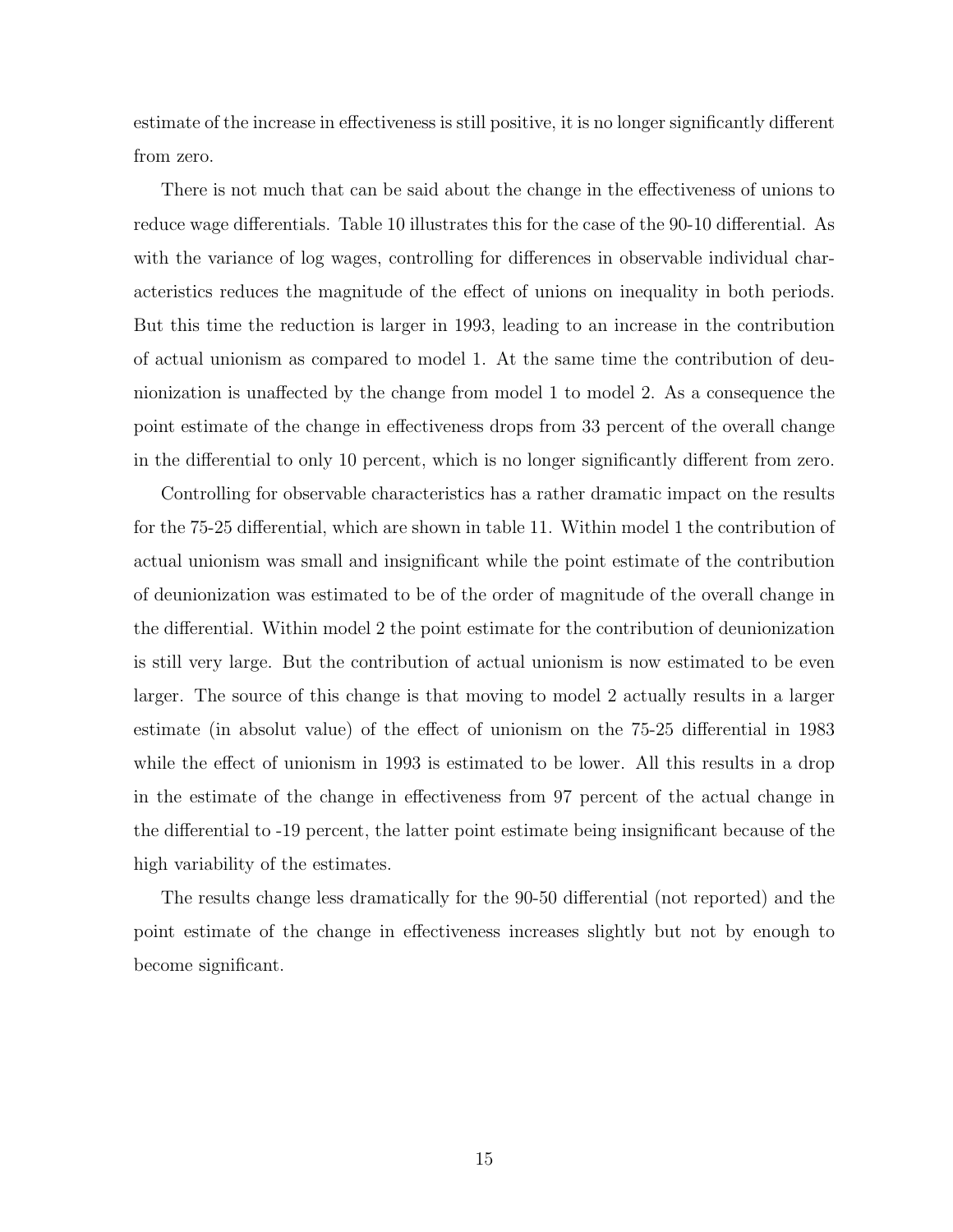### 5 Discussion

The results of section 3 suggested that it may be important to distinguish the contribution of actual unionism and the contribution of deunionization to the change in wage inequality, at least for the no deunionization scenario and some of the inequality measures considered. However, taking into account the results of section 4, the main question of the paper must be left unanswered.

The analysis of this paper could be extended by considering other time periods and no deunionization scenarios.

One could also try to better control of heterogeneity. Card (1998) provides estimates of the contribution of actual unionism to the change in the variance of log wages with and without taking into account differences in observable individual characteristics, but he also makes an attempt to control for unobserved heterogeneity by using longitudinal estimates of union wage effects. This strategy could be adapted to obtain estimates of the contribution of deunionization, again allowing to assess whether the two measures are different.

# References

- Card, David. 1998. "Falling Union Membership and Rising Wage Inequality: What's the Connection?" Working paper 6520, NBER.
- DiNardo, John, Nicole M. Fortin, and Thomas Lemieux. 1996. "Labor Market Institutions and the Distribution of Wages, 1973-1992: A Semiparametric Approach." Econometrica 64:1001–1044.
- Freeman, Richard B. 1993. "How much has De-Unionization Contributed to the Rise in Male Earnings Inequality?" In Uneven Tides: Rising Inequality in America, edited by Sheldon Danziger and Peter Gottschalk, 133–163. New York: Russell Sage Foundation.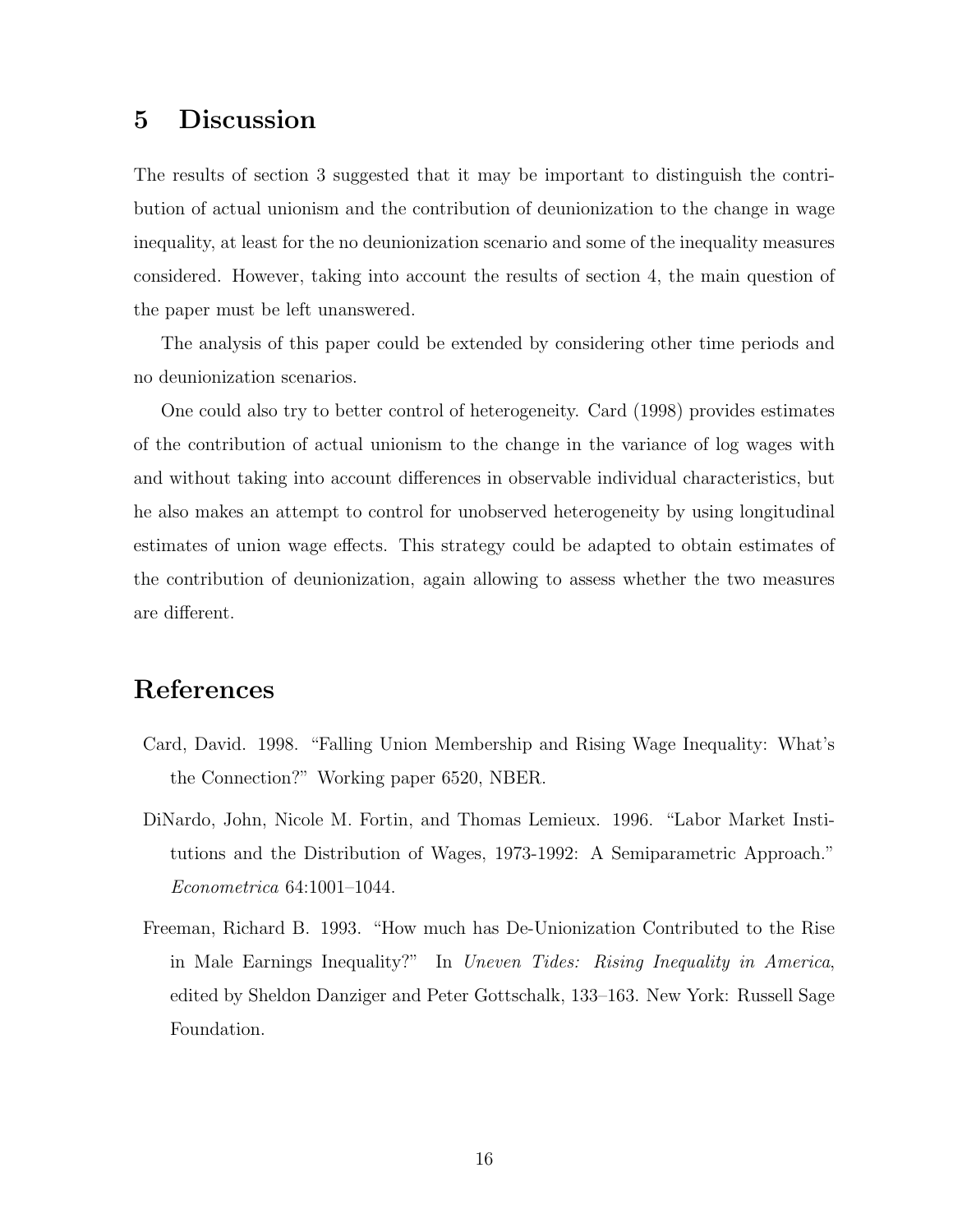|                    |         | 1983   | 1993   | change, $0.95$ -conf.-int.       |
|--------------------|---------|--------|--------|----------------------------------|
| unionization rate  | all     | 0.2536 | 0.1882 | $-0.06538$ , $[-0.0699,-0.0609]$ |
| mean log wage      | all     | 1.818  | 1.808  | $-0.009236$ , $[-0.015,-0.003]$  |
|                    | union   | 2.007  | 1.988  | $-0.01944$ , $[-0.030,-0.009]$   |
|                    | nounion | 1.753  | 1.767  | $0.01359$ , $[0.006, 0.021]$     |
| variance log wage  | all     | 0.2741 | 0.316  | 0.04194, [0.038, 0.046]          |
|                    | union   | 0.1326 | 0.1666 | 0.03395, [0.027, 0.041]          |
|                    | nounion | 0.3058 | 0.3415 | 0.03569, [0.031, 0.040]          |
| 90-10 differential | all     | 1.386  | 1.49   | $0.1039$ , $[0.08, 0.12]$        |
|                    | union   | 0.908  | 1.012  | $0.1036$ , $[0.08, 0.13]$        |
|                    | nounion | 1.488  | 1.609  | $0.1214$ , $[0.10, 0.14]$        |
| 50-10 differential | all     | 0.7538 | 0.7545 | $0.000751, [-0.022, 0.023]$      |
|                    | union   | 0.5025 | 0.5895 | 0.08699, [0.07, 0.11]            |
|                    | nounion | 0.6931 | 0.7538 | $0.06062$ , $[0.037, 0.085]$     |
| 90-50 differential | all     | 0.6325 | 0.7357 | 0.1032, [0.09, 0.12]             |
|                    | union   | 0.4055 | 0.4221 | $0.01661$ , $[0.001, 0.032]$     |
|                    | nounion | 0.7949 | 0.8557 | 0.06081, [0.035, 0.086]          |
| 75-25 differential | all     | 0.7802 | 0.8225 | 0.04234, [0.029, 0.056]          |
|                    | union   | 0.4463 | 0.5169 | $0.07058$ , $[0.046, 0.095]$     |
|                    | nounion | 0.8329 | 0.8725 | 0.03958, [0.025, 0.054]          |

Table 1: Changes in wage inequality from 1983 to 1993

 $\overline{\phantom{0}}$ 

 $\overline{a}$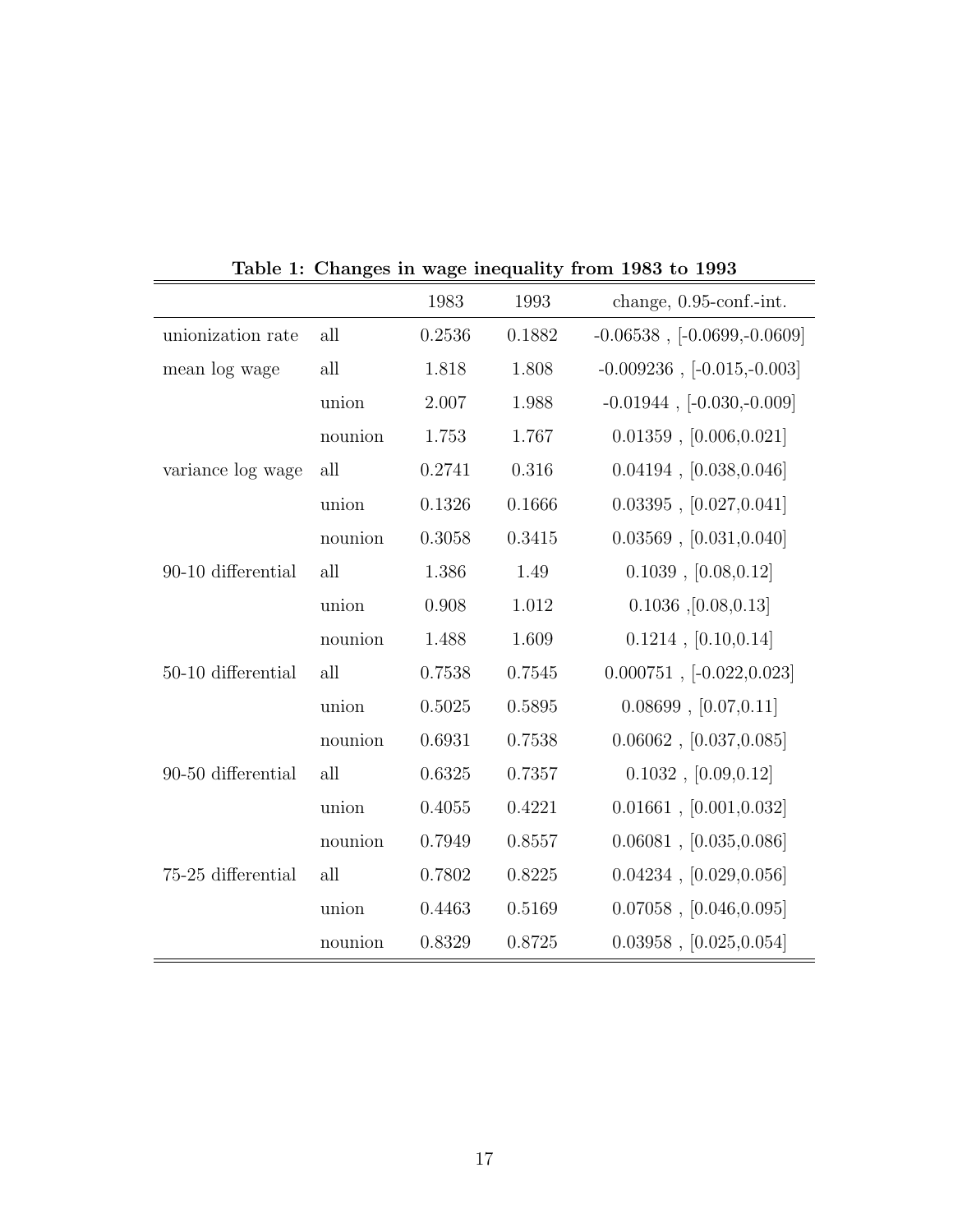| actual realizations |             |          |              |  |  |
|---------------------|-------------|----------|--------------|--|--|
|                     |             |          | unionization |  |  |
| year                | mean        | variance | rate         |  |  |
| 1983                | 1.818       | 0.2741   | 0.2536       |  |  |
|                     | (0.002)     | (0.001)  | (0.002)      |  |  |
| 1993                | 1.808       | 0.316    | 0.1882       |  |  |
|                     | (0.002)     | (0.002)  | (0.002)      |  |  |
| change              | $-0.009236$ | 0.04194  | $-0.06538$   |  |  |
|                     | (0.003)     | (0.002)  | (0.002)      |  |  |

Table 2: The variance of log wages in model 1: part one

in the absence of unionism

unionization

| year   | mean    | variance | rate |
|--------|---------|----------|------|
|        | 1.753   | 0.3058   | 0    |
| 1983   | (0.003) | (0.002)  |      |
| 1993   | 1.767   | 0.3415   | 0    |
|        | (0.003) | (0.002)  |      |
|        | 0.01359 | 0.03569  | 0    |
| change | (0.004) | (0.003)  |      |

in the absence of deunionization

unionization

| year   | mean     | variance | rate             |
|--------|----------|----------|------------------|
| 1983   | 1.818    | 0.2741   | 0.2536           |
|        | (0.002)  | (0.001)  | (0.002)          |
| 1993   | 1.823    | 0.3064   | 0.2536           |
|        | (0.002)  | (0.002)  | (0.002)          |
|        | 0.005211 | 0.03228  | $\left( \right)$ |
| change | (0.003)  | (0.002)  |                  |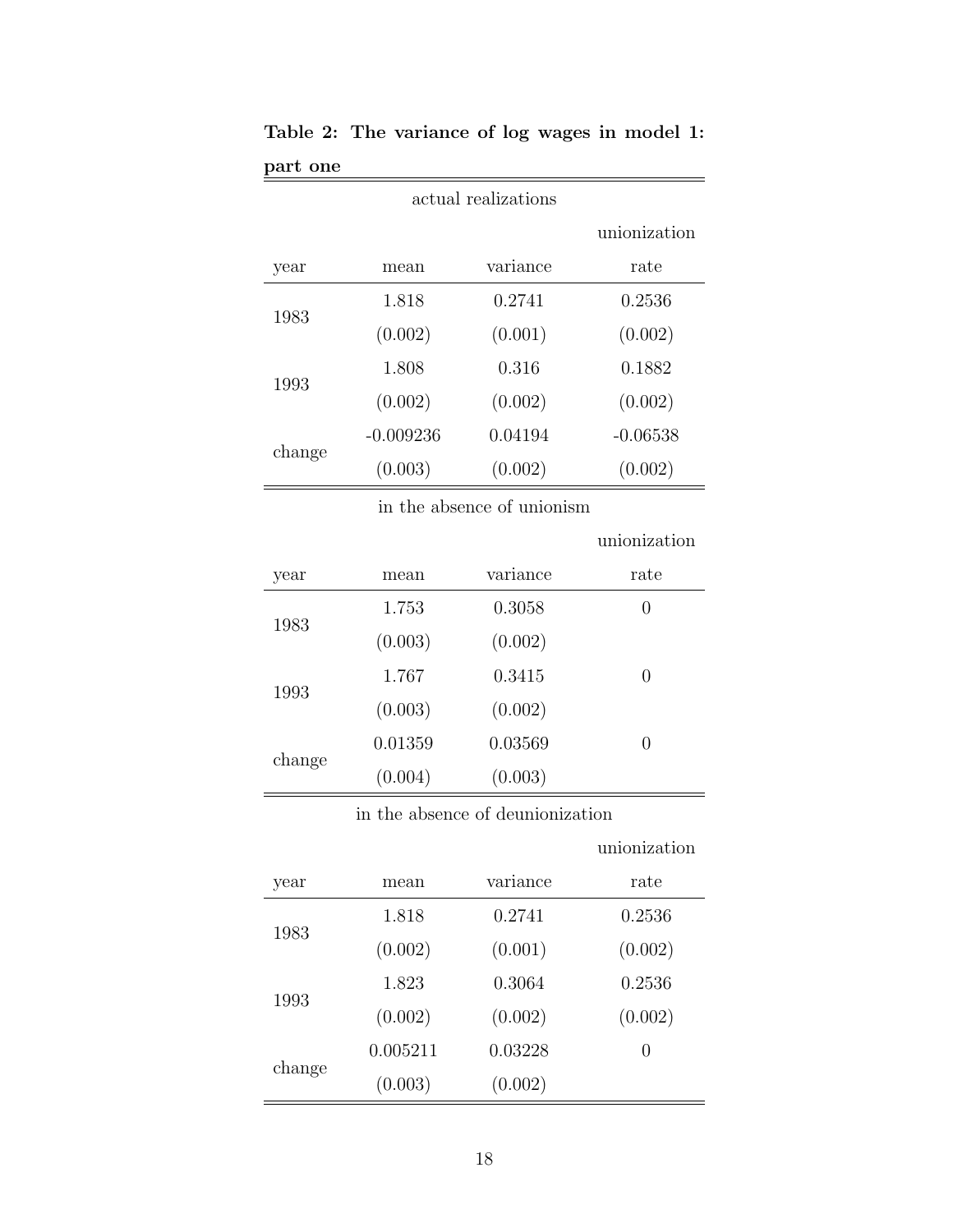|                                          | estimate   | standard error | 0.95 confidence int. |
|------------------------------------------|------------|----------------|----------------------|
| variance in 1983                         |            |                |                      |
| actual                                   | 0.2741     | (0.001)        |                      |
| in absence of unionism                   | 0.3058     | (0.002)        |                      |
| effect of unionism in 1983               | $-0.0317$  | (0.0008)       |                      |
| variance in 1993                         |            |                |                      |
| actual                                   | 0.316      | (0.002)        |                      |
| in absence of unionism                   | 0.3415     | (0.002)        |                      |
| in absence of denunionization            | 0.3064     | (0.002)        |                      |
| effect of unionism in 1993               | $-0.02546$ | (0.0007)       |                      |
| change in variance                       |            |                |                      |
| actual                                   | 0.04194    | (0.002)        |                      |
| in absence of unionism                   | 0.03569    | (0.003)        |                      |
| in absence of deunionization             | 0.03228    | (0.002)        |                      |
| contribution of actual unionism 0.006244 |            | (0.001)        |                      |
| as percentage of actual change 0.1489    |            | (0.03)         | [0.09, 0.20]         |
| contribution of deunionization           | 0.009655   | (0.0004)       |                      |
| as percentage of actual change 0.2302    |            | (0.02)         | [0.20, 0.26]         |
| change in effectiveness                  | 0.003411   | (0.001)        | [0.0012, 0.0057]     |
| as percentage of actual change 0.08133   |            | (0.03)         | [0.03, 0.13]         |

Table 3: The variance of log wages in model 1: part two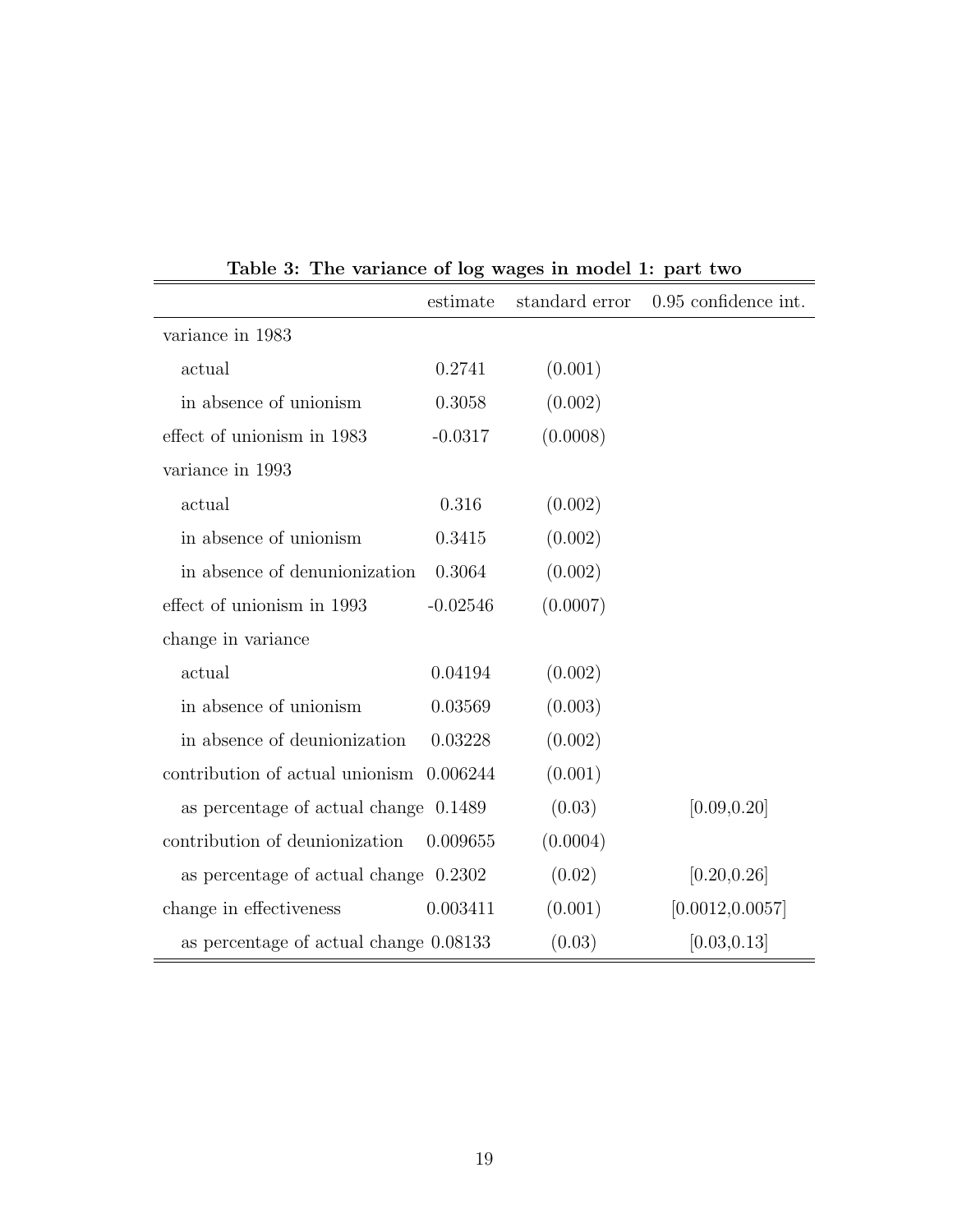|                                        | estimate  | standard error | 0.95 confidence int. |
|----------------------------------------|-----------|----------------|----------------------|
| differential in 1983                   |           |                |                      |
| actual                                 | 1.386     | (0.0021)       |                      |
| in absence of unionism                 | 1.488     | (0.011)        |                      |
| effect of unionism in 1983             | $-0.1017$ | (0.011)        |                      |
| differential in 1993                   |           |                |                      |
| actual                                 | 1.49      | (0.011)        |                      |
| in absence of unionism                 | 1.609     | (0.0027)       |                      |
| in absence of denunionization          | 1.473     | (0.0028)       |                      |
| effect of unionism in 1993             | $-0.1192$ | (0.011)        |                      |
| change in differential                 |           |                |                      |
| actual                                 | 0.1039    | (0.011)        |                      |
| in absence of unionism                 | 0.1214    | (0.012)        |                      |
| in absence of deunionization           | 0.08701   | (0.0034)       |                      |
| contribution of actual unionism        | $-0.0175$ | (0.015)        |                      |
| as percentage of actual change -0.1684 |           | (0.16)         | $[-0.47, 0.13]$      |
| contribution of deunionization         | 0.01692   | (0.011)        |                      |
| as percentage of actual change 0.1628  |           | (0.087)        | [0.00, 0.33]         |
| change in effectiveness                | 0.03442   | (0.011)        | [0.010, 0.059]       |
| as percentage of actual change 0.3312  |           | (0.12)         | [0.08, 0.58]         |

Table 4: The 90-10 differential in model 1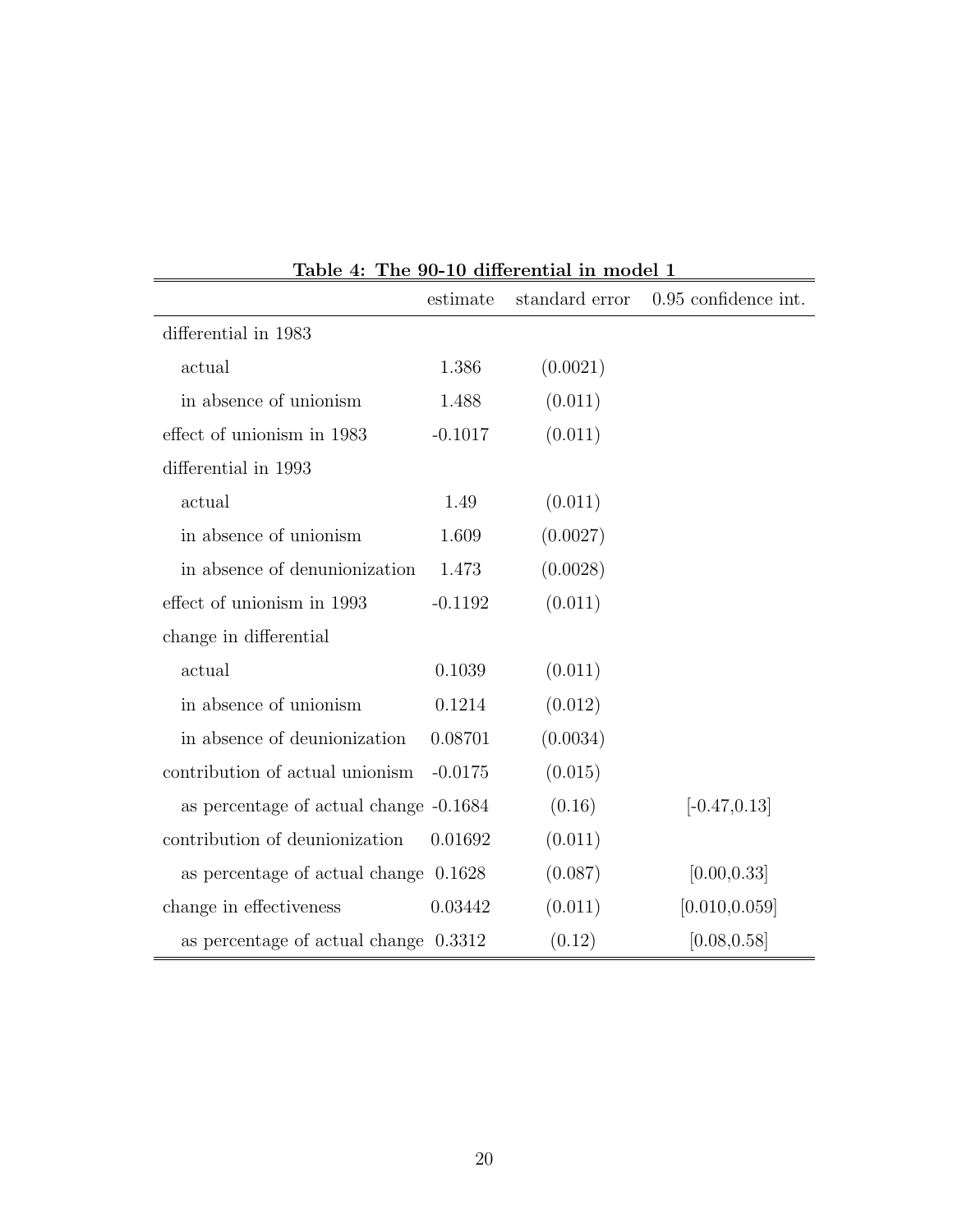|                                       | estimate   | standard error | 0.95 confidence int. |
|---------------------------------------|------------|----------------|----------------------|
| differential in 1983                  |            |                |                      |
| actual                                | 0.7538     | (0.0045)       |                      |
| in absence of unionism                | 0.6931     | (0.0073)       |                      |
| effect of unionism in 1983            | 0.06062    | (0.0092)       |                      |
| differential in 1993                  |            |                |                      |
| actual                                | 0.7545     | (0.0097)       |                      |
| in absence of unionism                | 0.7538     | (0.0065)       |                      |
| in absence of denunionization         | 0.7802     | (0.0015)       |                      |
| effect of unionism in 1993            | 0.000751   | (0.013)        |                      |
| change in differential                |            |                |                      |
| actual                                | 0.000751   | (0.011)        |                      |
| in absence of actual unionism 0.06062 |            | (0.0098)       |                      |
| in absence of deunionization          | 0.02639    | (0.0047)       |                      |
| contribution of unionism              | $-0.05987$ | (0.016)        |                      |
| contribution of deunionization        | $-0.02564$ | (0.01)         |                      |
| change in effectiveness               | 0.03424    | (0.011)        | [0.006, 0.062]       |

Table 5: The 50-10 differential in model 1

ċ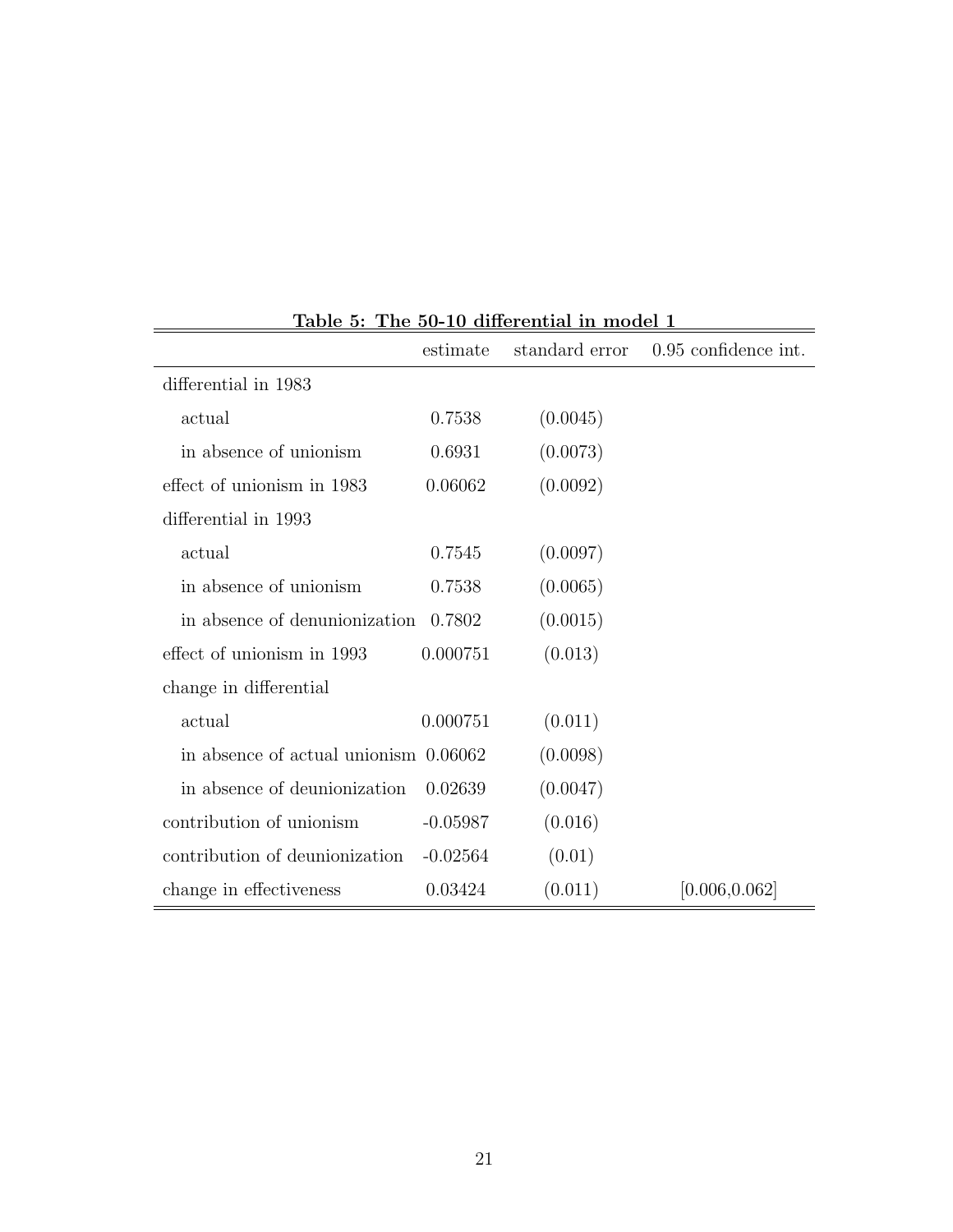|                                         | estimate  | standard error | 0.95 confidence int. |
|-----------------------------------------|-----------|----------------|----------------------|
| differential in 1983                    |           |                |                      |
| actual                                  | 0.6325    | (0.0045)       |                      |
| in absence of unionism                  | 0.7949    | (0.0087)       |                      |
| effect of unionism in 1983              | $-0.1623$ | (0.01)         |                      |
| differential in 1993                    |           |                |                      |
| actual                                  | 0.7357    | (0.0035)       |                      |
| in absence of unionism                  | 0.8557    | (0.0066)       |                      |
| in absence of denunionization           | 0.6931    | (0.003)        |                      |
| effect of unionism in 1993              | $-0.12$   | (0.0059)       |                      |
| change in differential                  |           |                |                      |
| actual                                  | 0.1032    | (0.0056)       |                      |
| in absence of unionism                  | 0.06081   | (0.011)        |                      |
| in absence of deunionization            | 0.06062   | (0.0055)       |                      |
| contribution of actual unionism         | 0.04237   | (0.012)        |                      |
| as percentage of actual change          | 0.4107    | (0.11)         | [0.13, 0.69]         |
| contribution of deunionization          | 0.04256   | (0.0044)       |                      |
| as percentage of actual change          | 0.4125    | (0.041)        | [0.32, 0.50]         |
| change in effectiveness                 | 0.0001857 | (0.012)        | $[-0.029, 0.029]$    |
| as percentage of actual change $0.0018$ |           | (0.13)         | $[-0.31, 0.32]$      |

Table 6: The 90-50 differential in model 1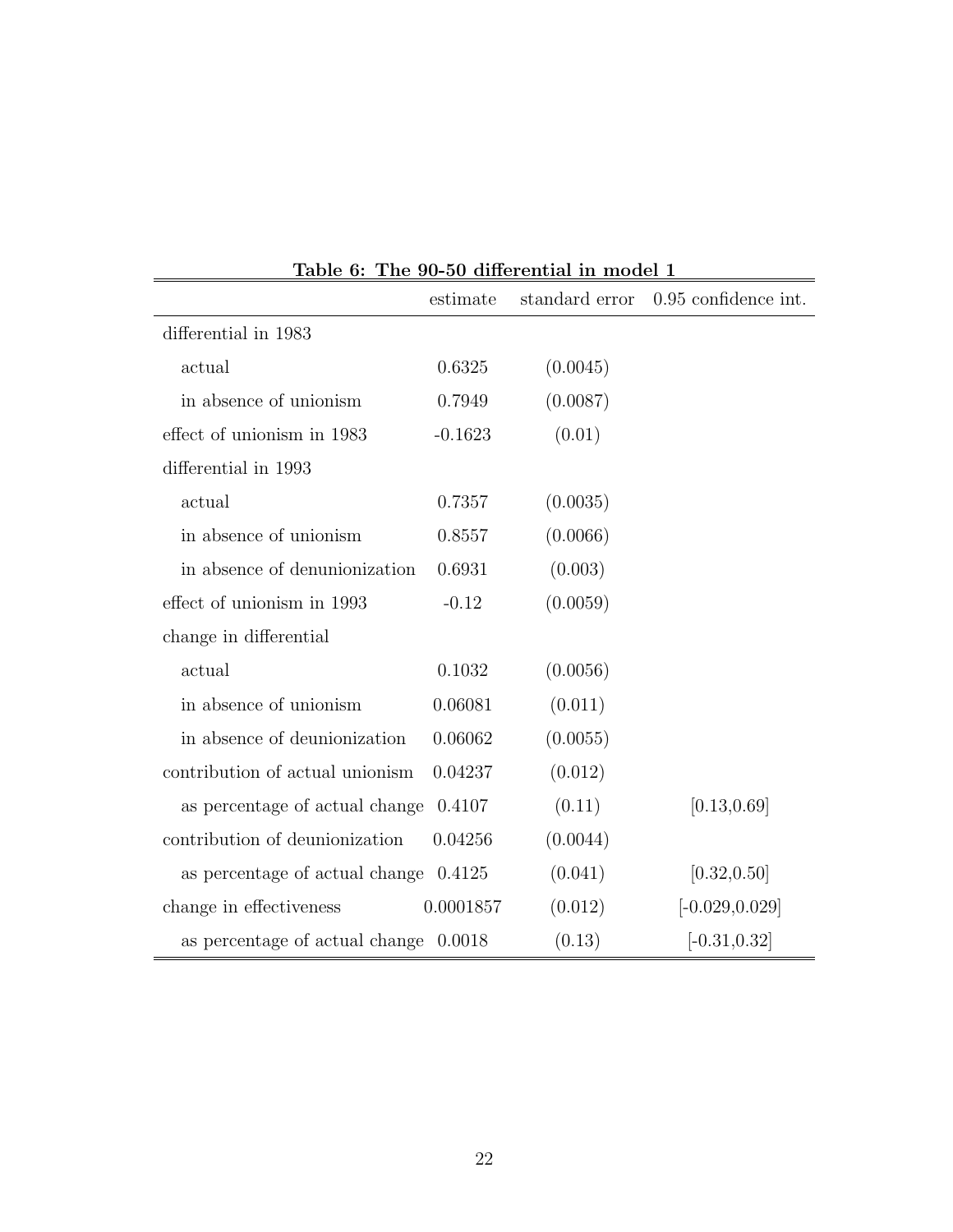|                                          | estimate    | standard error | 0.95 confidence int. |
|------------------------------------------|-------------|----------------|----------------------|
| differential in 1983                     |             |                |                      |
| actual                                   | 0.7802      | (0.0043)       |                      |
| in absence of unionism                   | 0.8329      | (0.0051)       |                      |
| effect of unionism in 1983               | $-0.05275$  | (0.0074)       |                      |
| differential in 1993                     |             |                |                      |
| actual                                   | 0.8225      | (0.0042)       |                      |
| in absence of unionism                   | 0.8725      | (0.0051)       |                      |
| in absence of denunionization            | 0.7788      | (0.0091)       |                      |
| effect of unionism in 1993               | $-0.04998$  | (0.0031)       |                      |
| change in differential                   |             |                |                      |
| actual                                   | 0.04234     | (0.0059)       |                      |
| in absence of unionism                   | 0.03958     | (0.0073)       |                      |
| in absence of deunionization             | $-0.001317$ | (0.01)         |                      |
| contribution of actual unionism 0.002766 |             | (0.0081)       |                      |
| as percentage of actual change 0.06531   |             | (0.16)         | $[-0.33, 0.46]$      |
| contribution of deunionization           | 0.04366     | (0.0094)       |                      |
| as percentage of actual change           | 1.031       | (0.23)         | [0.60, 1.46]         |
| change in effectiveness                  | 0.0409      | (0.013)        | [0.018, 0.063]       |
| as percentage of actual change           | 0.9658      | (0.32)         | [0.37, 1.56]         |

Table 7: The 75-25 differential in model 1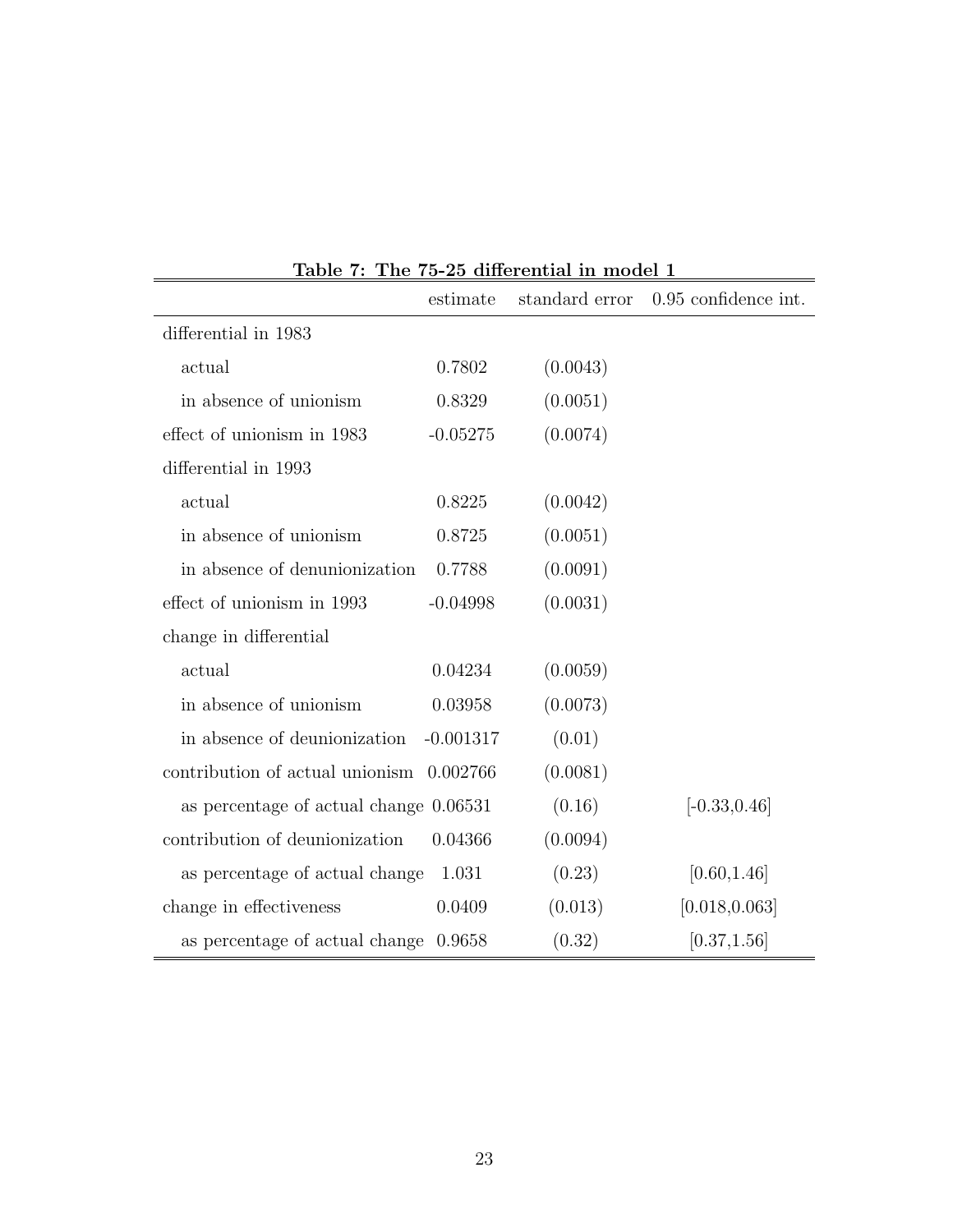|        |             |          | unionization |
|--------|-------------|----------|--------------|
| year   | mean        | variance | rate         |
| 1983   | 1.818       | 0.2741   | 0.2536       |
|        | (0.002)     | (0.001)  | (0.002)      |
| 1993   | 1.808       | 0.316    | 0.1882       |
|        | (0.002)     | (0.002)  | (0.001)      |
| change | $-0.009236$ | 0.04194  | $-0.06538$   |
|        | (0.003)     | (0.002)  | (0.002)      |

#### Table 8: The variance of log wages in model 2 (probit weighting function): part one  $\equiv$

actual realizations

in the absence of unionism

|        |         |          | unionization |
|--------|---------|----------|--------------|
| year   | mean    | variance | rate         |
| 1983   | 1.767   | 0.2945   | 0            |
|        | (0.003) | (0.002)  |              |
| 1993   | 1.774   | 0.3312   | 0            |
|        | (0.002) | (0.002)  |              |
| change | 0.00739 | 0.03667  | 0            |
|        | (0.004) | (0.003)  |              |

in the absence of deunionization

unionization

| year   | mean     | variance | rate     |
|--------|----------|----------|----------|
|        | 1.818    | 0.2741   | 0.2536   |
| 1983   | (0.002)  | (0.001)  | (0.002)  |
| 1993   | 1.822    | 0.3094   | 0.2551   |
|        | (0.002)  | (0.002)  | (0.002)  |
|        | 0.004397 | 0.03526  | 0.001559 |
| change | (0.003)  | (0.002)  | (0.002)  |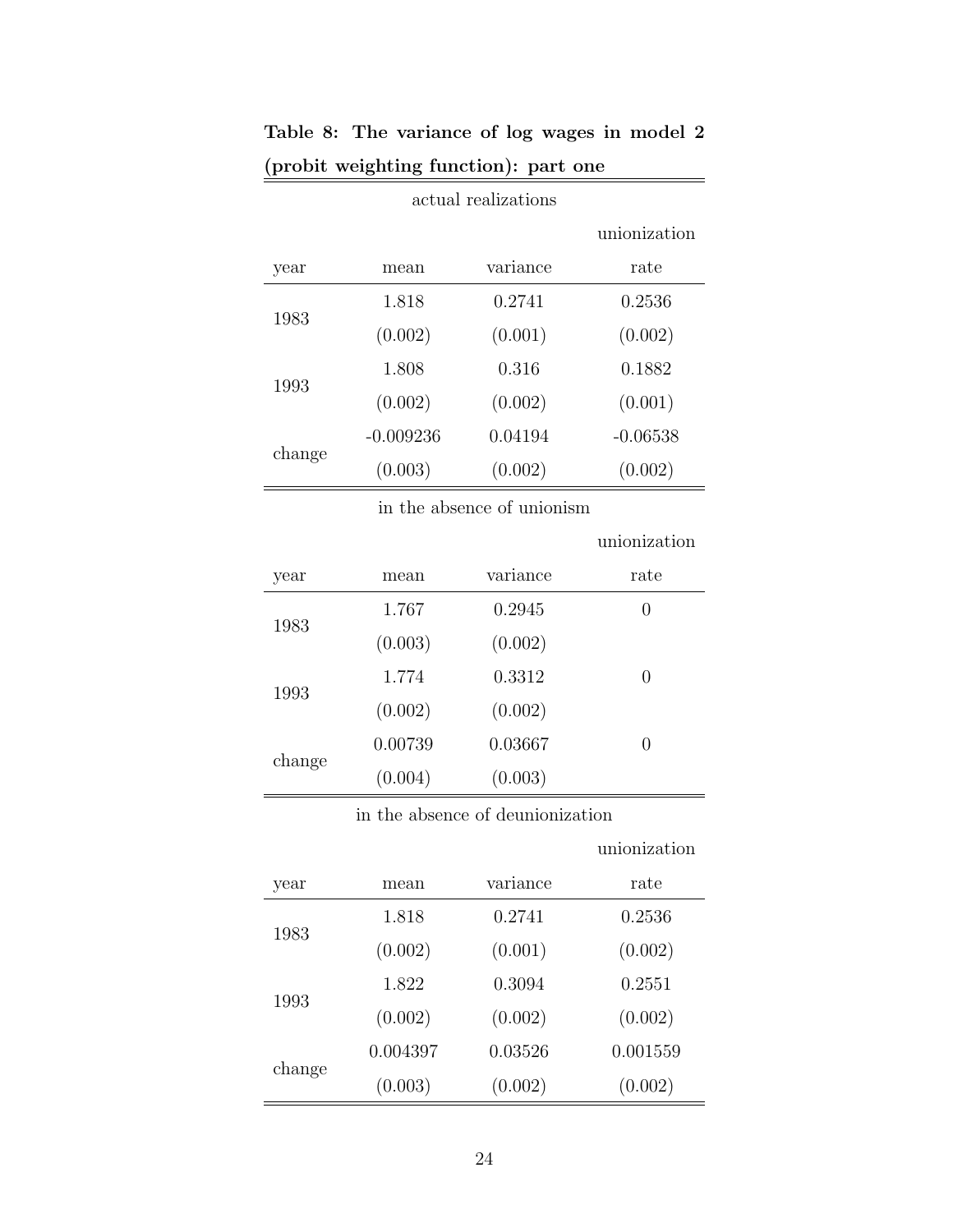|                                          | estimate   | standard error | 0.95 confidence int. |
|------------------------------------------|------------|----------------|----------------------|
| variance in 1983                         |            |                |                      |
| actual                                   | 0.2741     | (0.001)        |                      |
| in absence of unionism                   | 0.2945     | (0.002)        |                      |
| effect of unionism in 1983               | $-0.0204$  | (0.0009)       |                      |
| variance in 1993                         |            |                |                      |
| actual                                   | 0.316      | (0.002)        |                      |
| in absence of unionism                   | 0.3312     | (0.002)        |                      |
| in absence of denunionization            | 0.3094     | (0.002)        |                      |
| effect of unionism in 1993               | $-0.01514$ | (0.0007)       |                      |
| change in variance                       |            |                |                      |
| actual                                   | 0.04194    | (0.002)        |                      |
| in absence of unionism                   | 0.03667    | (0.003)        |                      |
| in absence of deunionization             | 0.03526    | (0.002)        |                      |
| contribution of actual unionism 0.005265 |            | (0.001)        |                      |
| as percentage of actual change $0.1255$  |            | (0.03)         | [0.07, 0.18]         |
| contribution of deunionization           | 0.006678   | (0.0004)       |                      |
| as percentage of actual change 0.1592    |            | (0.01)         | [0.139, 0.180]       |
| change in effectiveness                  | 0.001413   | (0.001)        | $[-0.0010, 0.0038]$  |
| as percentage of actual change 0.0337    |            | (0.03)         | $[-0.022, 0.089]$    |

# Table 9: The variance of log wages in model 2 (probit weighting function)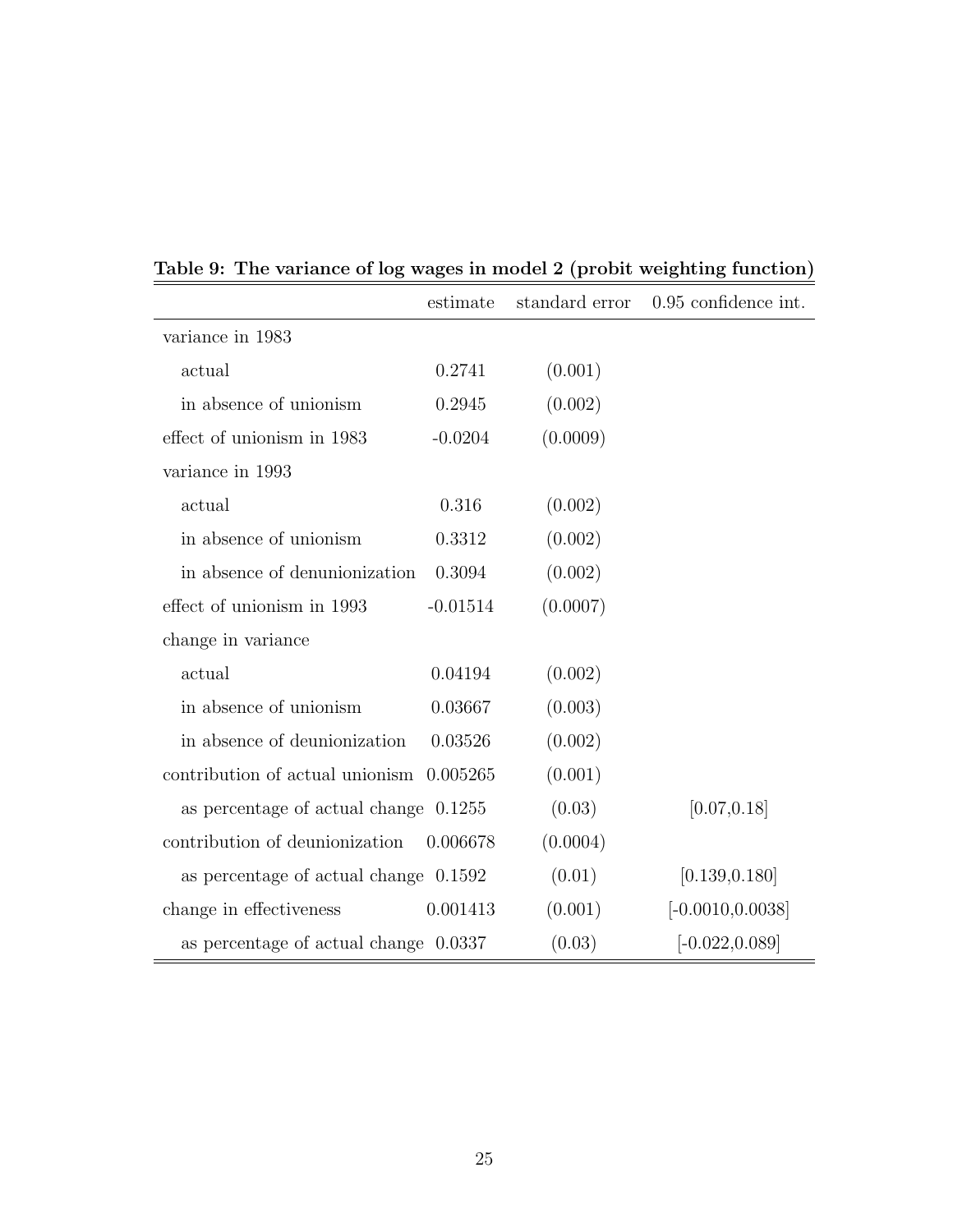|                                        | estimate   | standard error | 0.95 confidence int. |
|----------------------------------------|------------|----------------|----------------------|
| differential in 1983                   |            |                |                      |
| actual                                 | 1.386      | (0.0016)       |                      |
| in absence of unionism                 | 1.472      | (0.011)        |                      |
| effect of unionism in 1983             | $-0.08618$ | (0.01)         |                      |
| differential in 1993                   |            |                |                      |
| actual                                 | 1.49       | (0.01)         |                      |
| in absence of unionism                 | 1.57       | (0.014)        |                      |
| in absence of denunionization          | 1.473      | (0.00087)      |                      |
| effect of unionism in 1993             | $-0.07999$ | (0.011)        |                      |
| change in differential                 |            |                |                      |
| actual                                 | 0.1039     | (0.01)         |                      |
| in absence of actual unionism          | 0.09775    | (0.017)        |                      |
| in absence of deunionization           | 0.08701    | (0.0018)       |                      |
| contribution of unionism               | 0.00619    | (0.015)        |                      |
| as percentage of actual change 0.05956 |            | (0.15)         | $[-0.23, 0.35]$      |
| contribution of deunionization         | 0.01692    | (0.01)         |                      |
| as percentage of actual change 0.1628  |            | (0.087)        | [0.00, 0.33]         |
| change in effectiveness                | 0.01073    | (0.017)        | $[-0.022, 0.043]$    |
| as percentage of actual change 0.1033  |            | (0.16)         | $[-0.23, 0.43]$      |

### Table 10: The 90-10 differential in model 2 (probit weighting function)